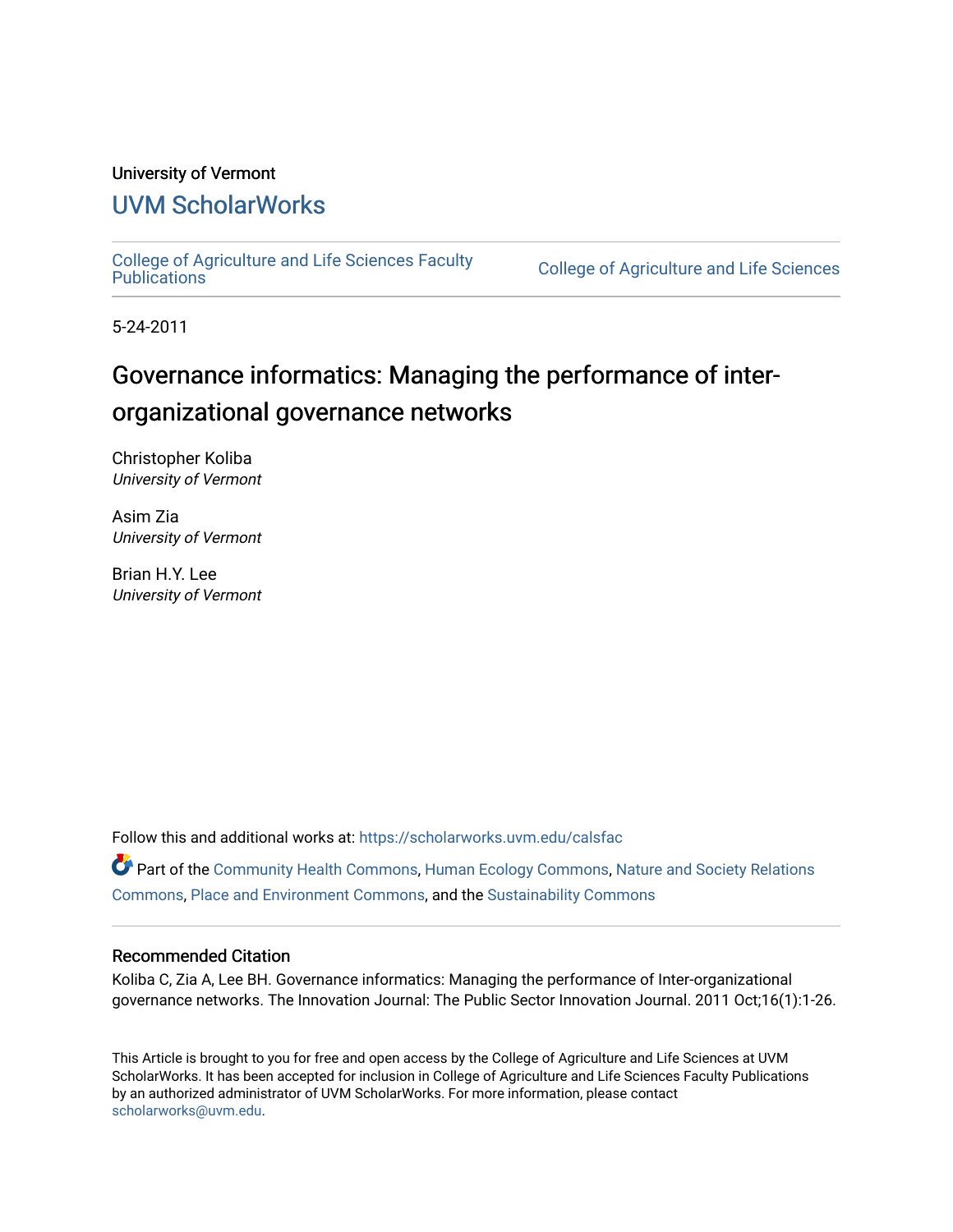# **Governance Informatics: Managing the Performance of Inter-Organizational Governance Networks**

## **Christopher Koliba**

University of Vermont [ckoliba@uvm.edu](mailto:ckoliba@uvm.edu)

**Asim Zia** University of Vermont [azia@uvm.edu](mailto:azia@uvm.edu)

## **Brian H. Y. Lee** University of Vermont [bhylee@uvm.edu](mailto:bhylee@uvm.edu) USA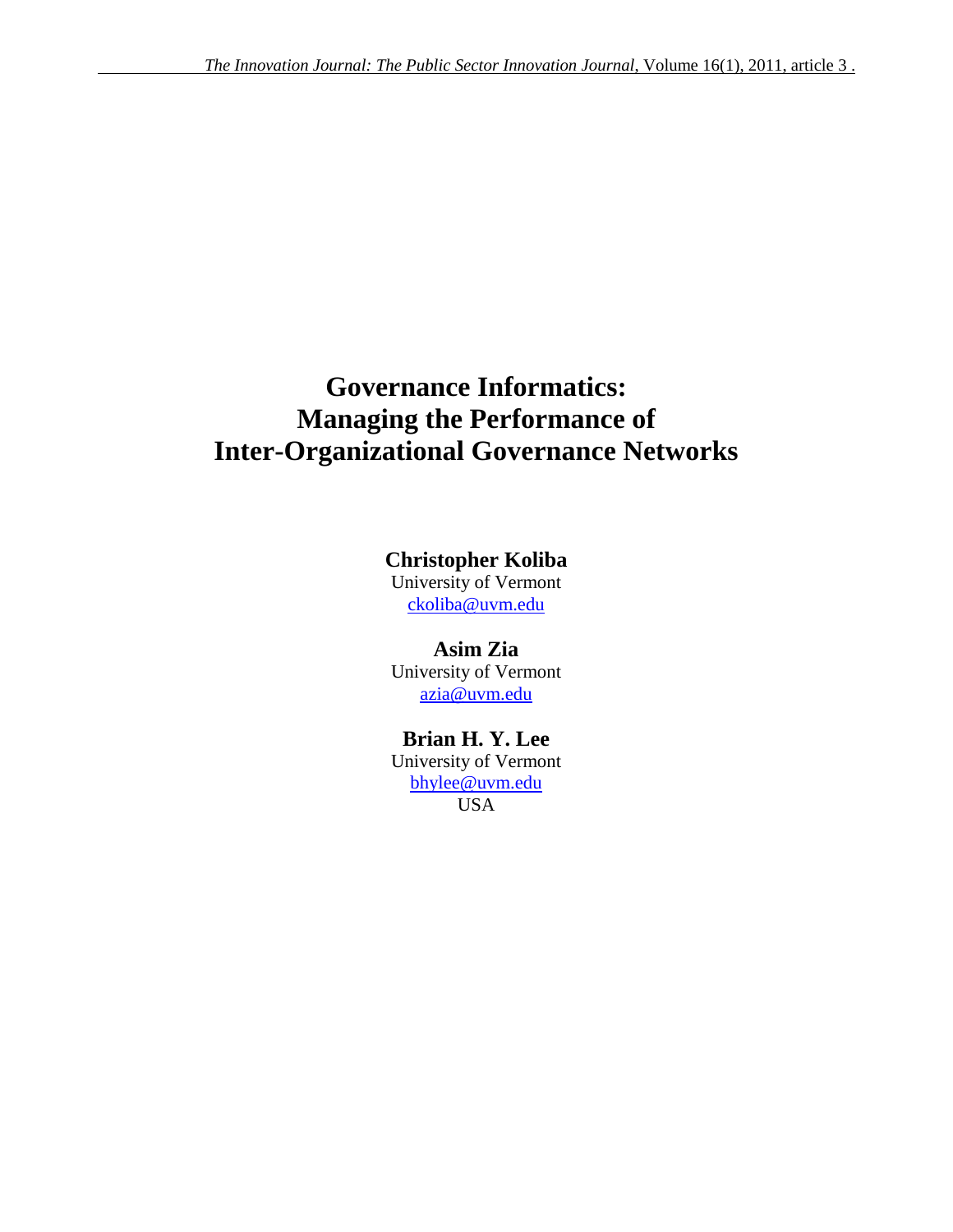## **Governance Informatics: Managing the Performance of Inter-Organizational Governance Networks<sup>1</sup>** Christopher Koliba, Asim Zia and Brian H. Y. Lee

### **ABSTRACT**

*This article introduces an informatics approach to managing the performance of interorganizational governance networks that are designed to create, implement and evaluate public policies and the range of activities undertaken by practicing public administrators. We label this type of information flow process management "governance informatics" and lay out a range of theoretical constructs that may be used to collect, categorize, and analyze performance in interorganizational governance networks. We discuss how governance informatics may be able to assess and re-design the accountability and transparency regimes of information flows in interorganizational governance networks. The integration of a governance informatics-driven performance management system into an existing regional transportation planning network is presented as an application of the framework.*

*Key Words:* governance networks, performance management, network management, complex systems, situational awareness

The role of information in designing and implementing public policies has been a long standing consideration within public management theory, research and practice (McNabb, 2007) and the policy sciences (Parsons 1999), originating with the influence of Shannon and Weaver's (1949) theory of information processing on Laswell's conceptualization of policy sciences (Lasswell and Lerner, 1951). It is only within the last several decades, however, that the advancement of information technology and computational power have been combined with a focus on performance management, contributing of our emphasis on the role that informatics plays in contemporary governance networks. In this article we make the case for the development of "governance" informatics" (GI), which we define here as the management of information flows pertaining to the structural, functional and process features of interorganizational governance networks. We see GI as a critical feature in advancing the "metagovernance" of these networks, which Sorensen describes as the "governance of governance" (2006). We suggest that governance informatics can be used to metagovern networks by giving policy makers, network managers and other stakeholders the opportunity to understand network governance processes, functions and structures. Governance informatics is predicated on the assumption that by building the capacity to describe governance

 $\overline{a}$ 

<sup>&</sup>lt;sup>1</sup> An early version of this paper was presented during the Policy Informatics Workshop sponsored by the Center for Policy Informatics at Arizona State University in February of 2010. The authors wish to thank the reviewers and volume editors for their comments. We also wish to acknowledge the James Jeffords Center at the University of Vermont for the signature award that supported the research recounted in this article.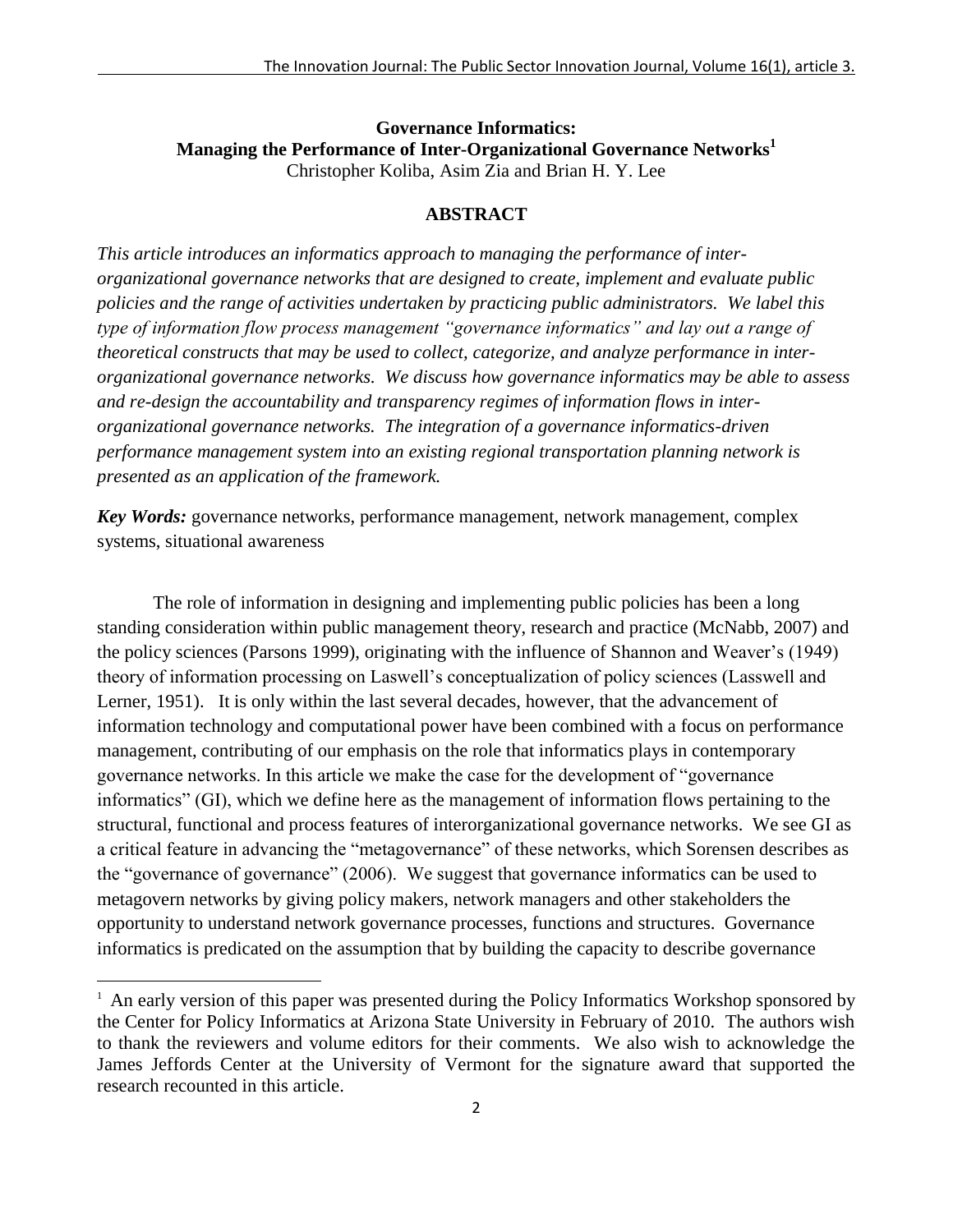processes of heterogeneously interacting agents in complex inter-organizational environments, network managers will be in a better position to adaptively manage the wicked problems surrounding the accountability and performance of inter-organizational governance networks.

The types of problems that governance informatics are designed to address encompass the routine, well-structured problems that can be mitigated when the right kind of information is available and used, to the ill-structured, "wicked" problems that persist (Rittel and Webber, 1973). Informatics systems designed to address well structured problems are very common—found in most routine data collection systems. Efforts to collect performance measures, undertake budget forecasting, or even conduct a public hearing involves the design and management of this kind of information. Informatics systems designed to capture the complexity of wicked problems are rarer, but are increasingly being devised by drawing on sophisticated computer simulation modeling techniques and a suite of other tools necessary to capture this complexity (OECD, 2009). In addition to computer models, systems of data information and integration, as well as applications of humancomputer interactions are associated with informatics. We shall be referring to these suits of information collection, analysis and storage tools as an informatics "platform."

Informatics platforms are processes designed to handle information that are usually supported by technology (Gammock et al., 2007: 2). Under the best circumstances, informatics are used to ground decision making, and inform routine and strategic actions. The informatics field is guided by the central premises first laid out in mathematical and computational communication theory (Shannon and Weaver, 1949; Kolmogorov 1968). Gammock et al. (2007) have framed the classic themes of informatics in terms of naming and labeling the kind of analytical constructs that are most relevant to a particular management system. They note how informatics are shaped by the language and communication patterns that are socially constructed by those creating and using these informatics. They recognize that effective informatics systems will have the technical capacity to record and remember data, possess a systematized information management process, and a clear and compelling way to frame, identify and ultimately solve problems using this data. Ideally, these systems will be able to facilitate the solving of problems by using informatics to make routine and strategic decisions.

In this article we describe how GI may be used by practicing network managers, policy makers, and other stakeholders to inform the design and management of governance networks. ―Governance networks‖ serve as the central, macro level unit of analysis in governance informatics platforms and are defined here, "as relatively stable patterns of coordinated action and resource exchange involving policy actors crossing different social scales, drawn from the public, private or non-profit sectors and across geographic levels; who interact through a variety of competitive, command and control, cooperative, and negotiated arrangements; for purposes anchored in one or more facets of the policy stream" (Koliba, Meek and Zia, 2010: 14).

We make the case that governance informatics can be used to make design decisions relating to questions of resource mobilization, network membership, the roles of network actors, and network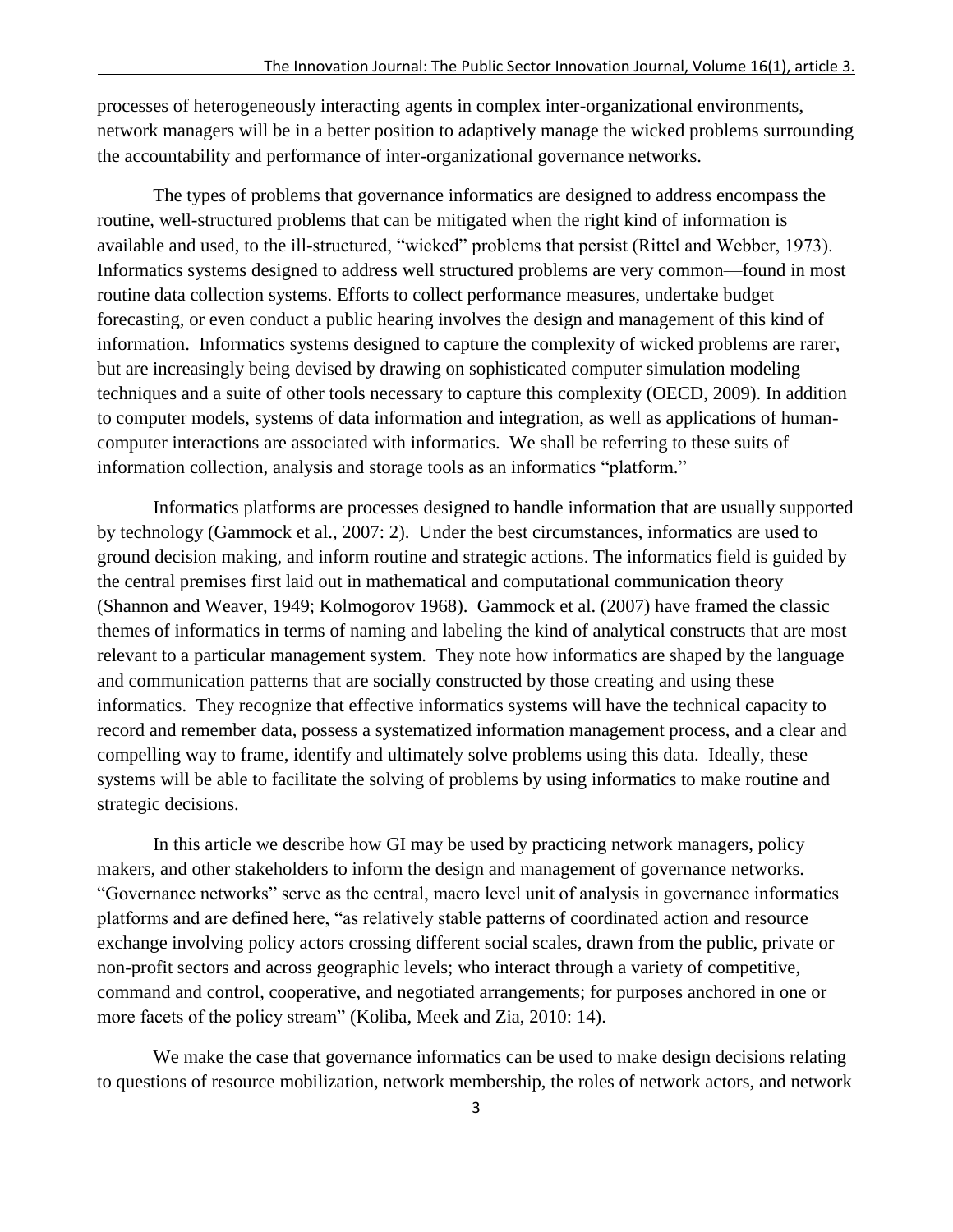wide structures and functions. Such design decisions are predicated on the emerging consensus in the performance management literature that all of these factors eventually influence the performance of inter-organizational governance networks. These process-oriented foci can be used to explore two of the most pressing challenges facing governance network managers, namely, ascertaining accountability and performance within these networks. We illustrate how our application of governance informatics to the study of one regional transportation planning network can provide some substantial insights into the range of problems being faced by this particular network, and provide some potential implications for other regional transportation planning networks, as well as for the management of governance networks more generally.

We begin the article by laying out a range of variables that may be used to categorize, describe and ultimately analyze governance informatics. We then discuss how a governance informatics framework is being devised for one regional transportation planning network, drawing inferences to other types of applications as well. A model for integrating governance informatics into the performance management systems of governance networks is presented.

### **A Conceptual Model of Governance Informatics**

The increased use of indirect policy tools (Salamon, 2002; Kettle, 2002), the devolution of power (DeVita, 1998), and the increased blurring between the public, private and nonprofit sectors (Koppell, 2003) have all contributed to a theoretical shift away from the study of *governments* acting alone to deliver discrete policies, to *governance* processes (Cleveland, 1972) undertaken by networks of actors that span sectors and geographic scale. This is a theoretical shift that has been widely noted as one of the most important developments within the field of public administration over the course of the last few decades (Frederickson, 1999; Pierre and Peters, 2005).

Viewed broadly, "governance" may be construed as, "the means by which an activity or ensemble of activities is controlled or directed, such that it delivers an acceptable range of outcomes according to some established social standard" (Hirst, 1997: 3). Viewed through the lens of public administration and policy studies, governance is construed as the process of coordination and control that is an integral dimension of public policy making and implementation. In this context, ―governance refers to sustaining co-ordination and coherence among a wide variety of actors with different purposes and objectives such as political actors and institutions, corporate interests, civil society, and transnational organizations" (Pierre 2000: 3-4). Variations of modifiers used to describe governance in public administration and policy studies may be found. "New governance" (Durant, 2001), "third party governance" (Salamon, 2002), "collaborative governance" (Ansell and Gash, 2007), "public governance" (Stone and Ostrower, 2007), "meta governance" (Sorensen, 2006), and most predominantly in terms of "network governance" (Rhodes, 1997; Kickert et al., 1997; Lynn, et al., 2000; Goldsmith and Eggers, 2004; Milward and Provan, 2006; Provan and Kenis, 2007; Sorensen and Torfing, 2008) have been terms used to describe the type of governance of most interest to the field. The role of the state (and its governmental institutions) as actors in these networks has been a central concern across all of this literature (Pierre and Peters, 2005).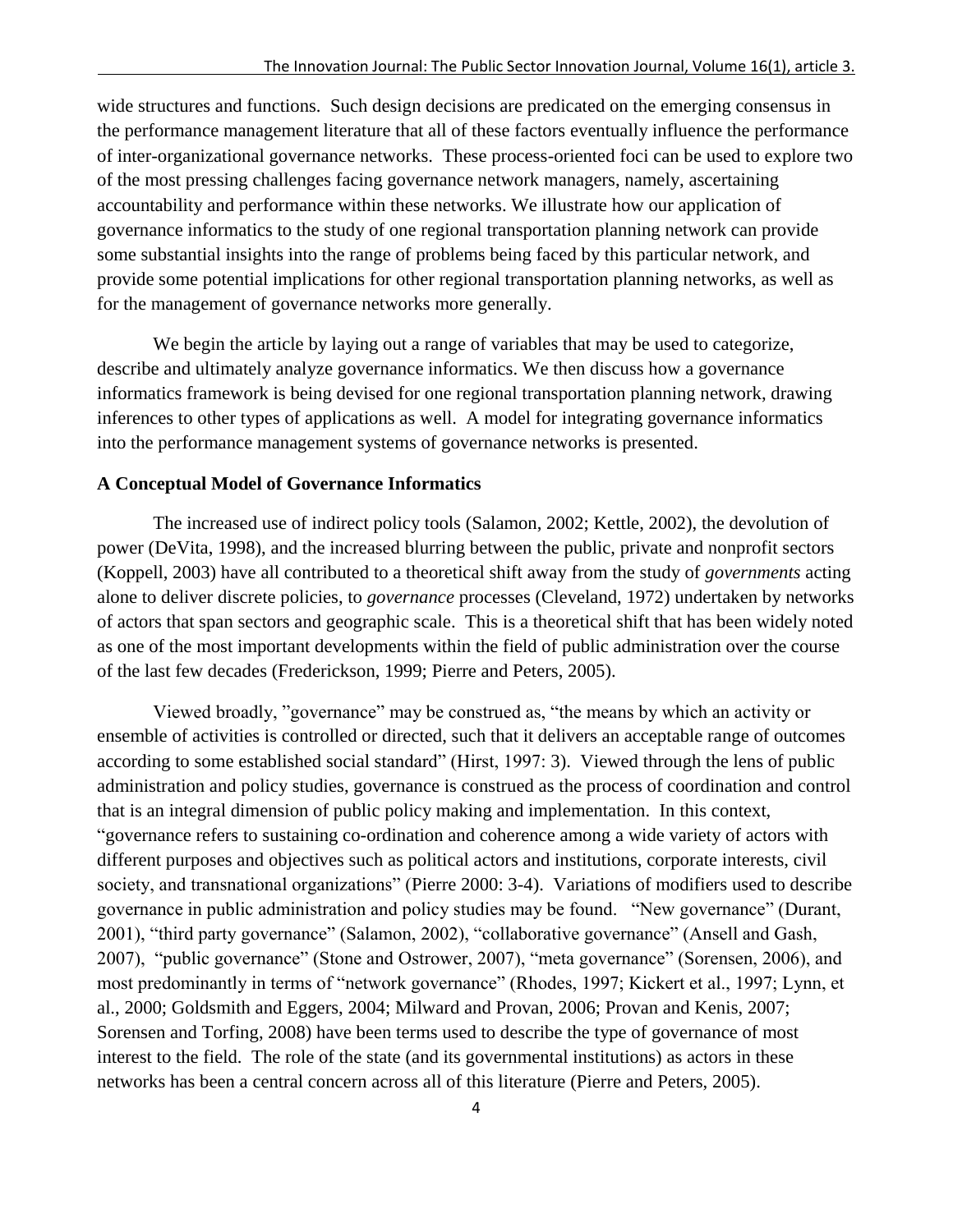The interest in governance processes has been coupled with the use of network metaphors to describe the range of policy actors involved in governance arrangements. The first use of networks in the field can be found in the early literature on iron triangles and issue networks (Helco, 1978), and eventually extending to descriptions of policy networks (Rhodes, 1997; Kickert et al., 1997), policy systems (Baumgartner and Jones, 1993; Sabatier and Jenkins-Smith, 1993), public management networks (Milward and Provan, 2006; Agranoff, 2007), policy implementation networks (O'Toole, 1990) and governance networks, (Sorensen and Torfing, 2005; 2008). Over this period of time, a view of governance in terms of "lattices of complex network arrangements" (Frederickson and Frederickson, 2006) has emerged. Across this literature networks of interorganizational actors have been described in terms of the coordinated actions and resources exchanged between agents within a network. These governance networks draw membership from some combination of public, private and non-profit sector actors; and have been described as carrying out one or more policy functions (Koliba, Meek and Zia, 2010: 46).

The proposition that governance is explicitly shaped by certain network level properties was first articulated by A.W. Rhodes who argued that governance processes are shaped by: 1.) *Interdependence* between organizations. Governance is broader than government, covering non-state actors as well as state actors; 2.) *Continuing interactions* between network members, caused by the need to exchange resources and negotiate shared purposes; and 3.) *Game-like interactions,* rooted in trust and regulated by rules of the game negotiated and agreed by network participants (1997). As a self-organizing phenomena, governance arrangements are influenced by the kinds of interdependencies that exist between network actors, the resources they exchange, and the joint purposes, norms, and agreements that are negotiated between them.

Despite the substantial theoretical developments in recent decades, there have been relatively few conceptual frameworks that have tried to develop a comprehensive view of governance arrangements. The most widely known and respected framework is the institutional analysis and development (IAD) framework first developed by Nobel Laureate, Elinor Ostrom. The IAD framework draws on institutionalism and neo-institutionalism theories to craft a description of multiinstitutional systems. Ostrom (2005) emphasizes the roles that rules play in structuring governance arrangements. Drawing on her empirical analysis of natural resource management networks she makes a compelling argument in favor of more decentralized concentrations of power and authority for enhancing performance in some institutional contexts and conditions. Other comprehensive theories of network governance may be found in John Kingdon's multiple streams framework (1984) and Paul Sabatier and associates' advancement of the advocacy coalition framework (1993). Although these frameworks provide useful conceptual frameworks on which to build models of governance networks, they are not easily translated into network structures. Some of these frameworks impose homogenous assumptions about human decision making behaviors, such as expected utility maximizing behaviors in IAD, while others assume unpredictable chaotic decision making behavior, such as found in the multiple streams framework. By distilling governance arrangements down to their network nodal, tie and whole network characteristics, we believe it is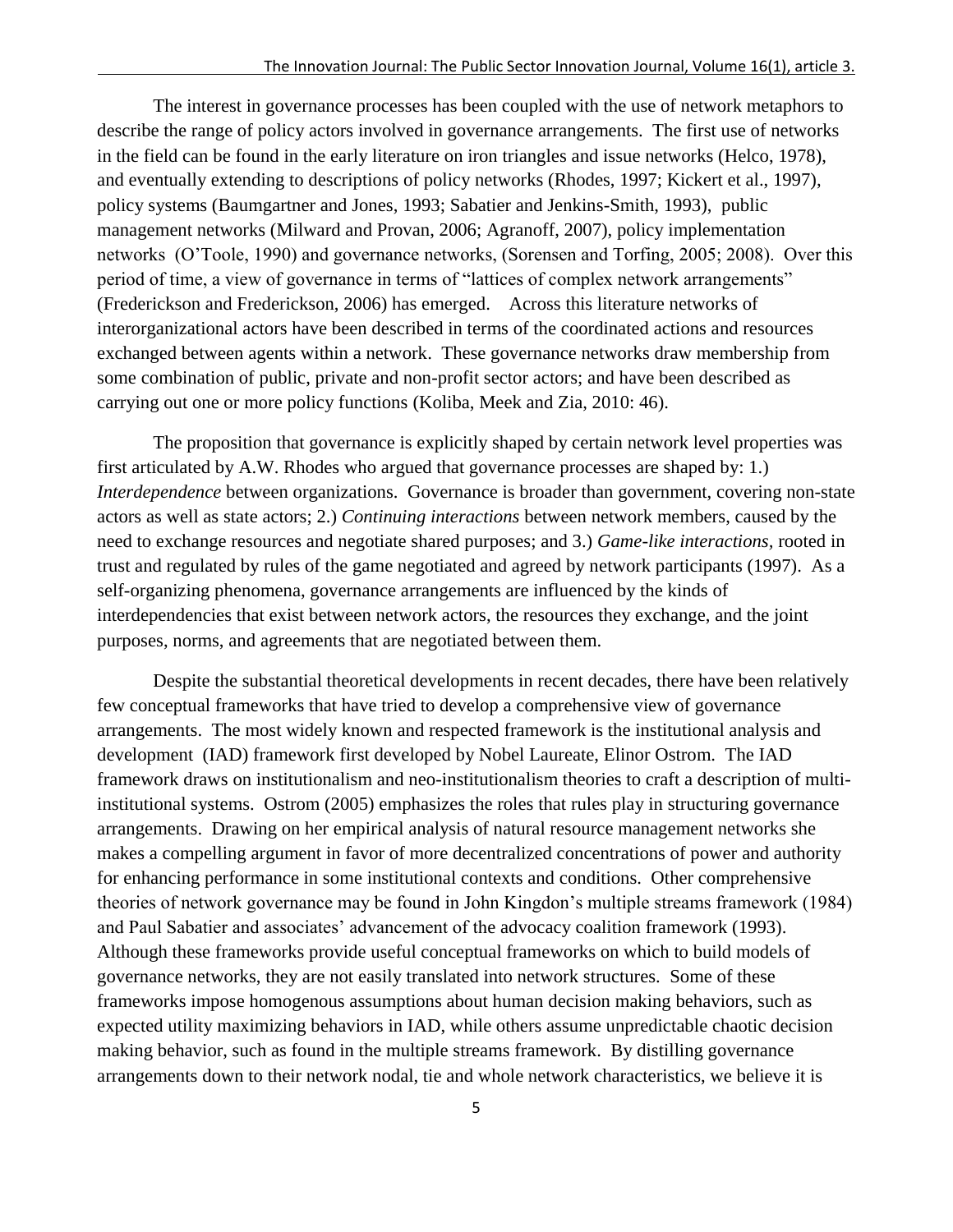possible to move beyond some of the systemic constraints found in these existing frameworks and test the validity and explanatory power of these frameworks through experimental simulations (Zia et al., 2010; Koliba and Zia, 2011).

Arguably, the extent to which governance processes are fully comprehended by actors operating within complex networks will vary according to the situational awareness of practicing public administrators and policy makers (Koliba, Meek and Zia, 2010). The logic of governance has also emphasized the role of the public administrator as the guardian of sound, "good" governance practices, network performance (Lynn et al., 2000; Stone and Ostrower, 2007), and the importance of hybrid "accountability regimes" of the network (Mashaw, 2006). Given the recent recognition that complex governance processes are relatively common (Frederickson, 1999; Agranoff and McGuire, 2003; Sorenson and Torfing, 2005), little has been done to codify which governance processes and structures are most effective using informatics platforms. The casual link between governance structures and policy selection is not well understood and is a matter that GI initiatives may help to explain.

Ostrom makes a distinction between frameworks, theories and models. A "meta-theoretical framework" identifies a set of variables and the relationships among them that presumably account for asset of phenomena under different theories. A "theory" provides a denser and more logically coherent set of relationships. It applies values to some of the variables and usually specifies how relationships may vary depending upon the values of critical variables. Lastly, a "model" is a representative of a specific situation. It is usually much narrower in scope, and more precise in its assumptions, than the underlying theory. Ideally, it is mathematical (as paraphrased by Sabatier, 2007: 6). The framework presented in Table 1 serves as the outline of a meta-theoretical framework of governance networks. For a more complete review of these variables and the theoretical foundations that exist to support them, see Koliba, Meek and Zia, (2010).

As shown in Table 1, the building blocks of a meta-theoretical framework for a governance informatics platform draws on basic network architecture: nodes, ties, and system-wide network characteristics that *emerge* out of the collective actions of the nodes and ties. Within the context of governance networks, the "nodes" in the network may be comprised of actors existing at differing levels of social scale: individuals, groups (construed as groups of individuals), and organizations (construed as groups of groups). These nodal actors may be defined by their social sector (public, private, nonprofit), their level of geographic scale (global to national to local), as well as their relative level of centrality within the network. These actors will also possess sinks of a variety of resources (financial, physical, natural, social, human, political, cultural and knowledge capital) that may or may not be exchanged or pooled with other actors in the network. Each network actor will also possess its own combination of democratic, market and administrative accountabilities (Koliba, Mills and Zia, In press).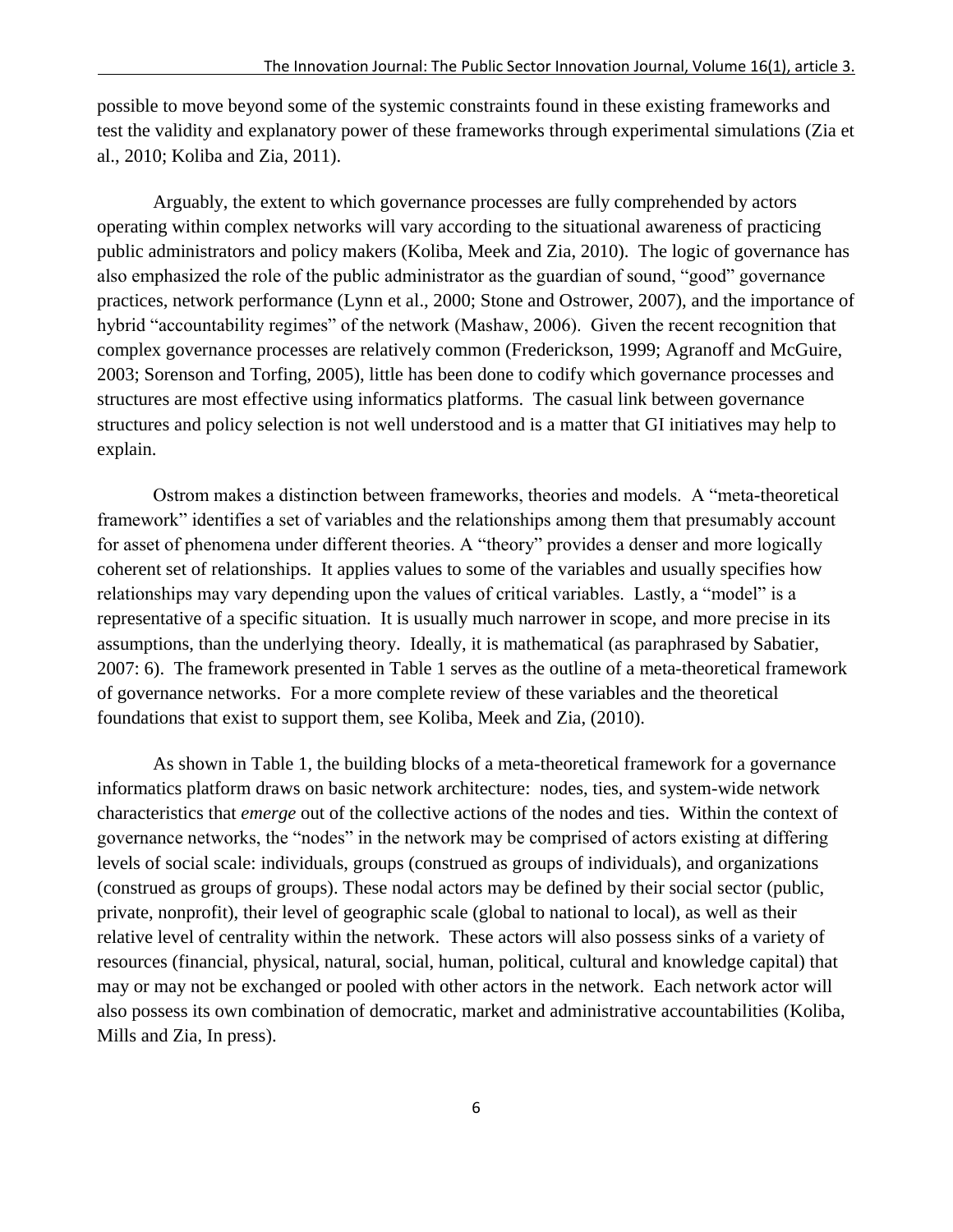| <b>TYPE OF</b><br>VAR. | <b>VARIABLE</b>                                   | <b>DESCRIPTORS</b>                                                                                                                                                                                 |
|------------------------|---------------------------------------------------|----------------------------------------------------------------------------------------------------------------------------------------------------------------------------------------------------|
| Agents (Nodes)         | Social scale                                      | Individual; Group; Organizational/Institutional; Inter-organizational                                                                                                                              |
|                        | Social sector (organizational<br>level)           | Public; Private; Nonprofit                                                                                                                                                                         |
|                        | Geographic scale                                  | Local; Regional; State; National; International                                                                                                                                                    |
|                        | Role centrality                                   | Central – peripheral; Trajectory                                                                                                                                                                   |
|                        | Capital resources actor<br>provides (as an input) | Financial; Physical; Natural; Human; Social; Cultural; Political; Knowledge                                                                                                                        |
|                        | Providing accountabilities<br>$\mathfrak{to}$     | Elected representatives; Citizens and interest groups; Courts;<br>Owners/Shareholders; Consumers; Bureaucrats/Supervisors/Principals;<br>Professional Associations; Collaborators/Partners/Peers   |
|                        | Receiving accountabilities<br>from                | See above                                                                                                                                                                                          |
|                        | Performance/Output and<br>Outcomes Criteria       | Tied to policy function and domain                                                                                                                                                                 |
| Ties                   | Resources Exchanged/Pooled                        | Financial; Physical; Natural; Human; Social; Cultural; Political; Knowledge                                                                                                                        |
|                        | Strength of tie                                   | Strong to weak                                                                                                                                                                                     |
|                        | Formality of tie                                  | Formal to informal                                                                                                                                                                                 |
|                        | Administrative authority                          | Vertical (command and control); Diagonal (negotiation and bargaining);<br>Horizontal (collaborative and cooperative); Competitive                                                                  |
|                        | Accountability relationship                       | See above                                                                                                                                                                                          |
| hole Network<br>⋝      | Policy tools                                      | Regulations; Grants; Contracts; Vouchers; Taxes; Loans/loan guarantees,<br>etc.                                                                                                                    |
|                        | Operational functions                             | Resource exchange/pooling; Coordinated action; Information sharing;<br>Capacity building; Learning and knowledge transfer                                                                          |
|                        | Policy functions                                  | Define/frame problem; Design policy solution; Coordinate policy solution;<br>Implement policy (regulation); Implement policy (service delivery);<br>Evaluate & monitor policy; Political alignment |
|                        | Policy domain functions                           | Health, environment, education                                                                                                                                                                     |
|                        | Macro-level governance<br>structures              | Lead organization; Shared governance; Network administrative organization                                                                                                                          |
|                        | Network configuration                             | Inter-governmental relations; Interest group coalitions; Regulatory<br>subsystems; Grant and contract agreements; Public-private partnerships                                                      |
|                        | Properties of network<br>boundaries               | Open - closed; Permeability                                                                                                                                                                        |
|                        | System dynamics                                   | Systems-level inputs; processes; outputs and outcomes                                                                                                                                              |

**Table 1. A Meta-Theoretical Framework of Governance Networks (Koliba, Meek, and Zia, 2010)**

The kinds of ties that are forged between network actors possess a range of characteristics that have been widely described in the social networking literature as the relative "strength" and "formality" of the ties. These ties characteristics may also be predicated on certain types of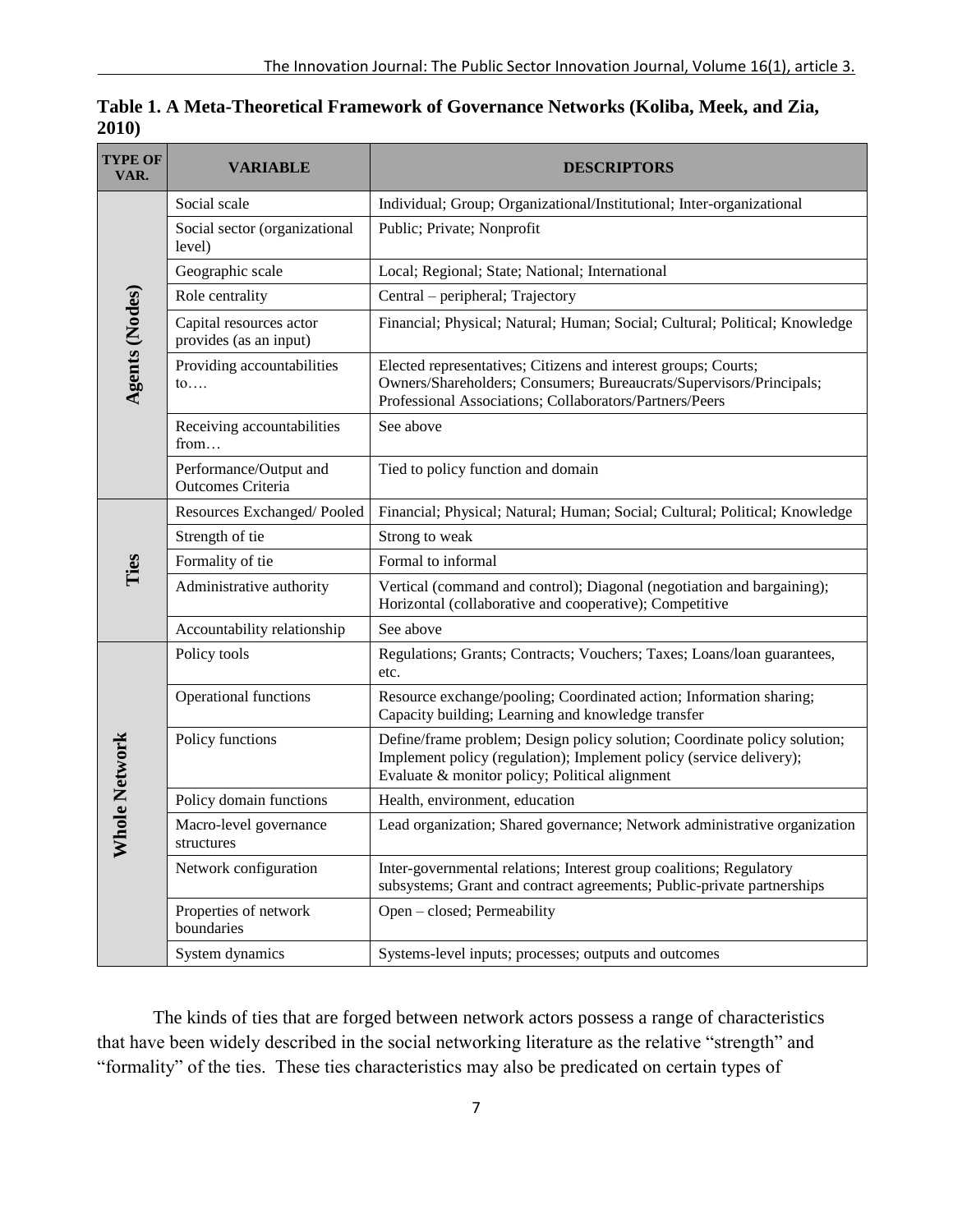"administrative authorities," often described within the literature in terms of hierarchically-oriented vertical ties; collaboratively—oriented horizontal ties; and those ties predicated on negotiated or bargained ties (Agranoff and McGuire, 2003; Kettl, 2006). Our view of complex governance networks is that they will likely incorporate all forms of administrative authority, a view that is not uniformly accepted across the network governance literature (see Koliba and Meek, 2009 for a discussion of this issue). The ties between these actors facilitate the flow of resources between two or more network actors.

Drawing on Milward and Provan's (2006) typology of network functions and Kingdon's multiple policy stream framework, we may describe whole networks in terms of their operating and policy functions. Whole networks will also possess certain structural capacities. Provan and Kenis describe network structures as falling into one of three different forms: some networks may be directed by a lead organization, others may evolve some form of shared governance structures, while other networks will create their own network administrative organizations (2007). Whole networks may be structured by the policy tools (Salamon, 2002) that are used: grants and contracts, regulations, vouchers, etc. Networks may possess certain kinds of boundaries that have different levels of permeability and openness. Networks will also be governed by certain key leverage points that exist within system dynamics that persist as positive and negative feedback loops, stocks and flows (Meadows, 2008), inputs and outputs (Poister, 2003) across the system.

There are several subsystems operating within all governance networks that are of particular concern, namely, those charged with designing and managing them. We have noted that the logic of governance that has evolved within public administration and policy studies has been predicated on two critical considerations: accountability and performance. In other publications (Koliba, Meek and Zia,, 2010) we have discussed how the kind of multi-sector governance networks that now proliferate as a result of privatization, contracting out, and devolution calls for the expansion of accountability to include not only the traditional bureaucratic, political, professional and legal frameworks often described in the literature (Romzek and Dubnick, 1987), but also must be expanded to include the role of market logic, collaboration and a more nuanced view of the "democratic anchorage" (Sorensen and Torfing, 2005) of governance networks (Mashaw, 2006; Koliba, Meek and Zia,, 2010; Koliba, Mills and Zia, In press). Collecting information relative to the nature of the hybridized accountability relationships that persist within governance networks needs to be one of the central features of any governance informatics platform. Ensuring accountability in complex governance networks is a wicked, ill-structured problem, a point widely noted by those who have considered accountability in the light of networks (Page, 2004; Frederickson and Frederickson, 2006, Koliba, Mills and Zia, In press). Accountability may be analyzed as a matter of network properties—as a series of relationships between network actors. We believe it is possible to construct computer simulation models that incorporate the kind of accountability influences that shape the decision heuristics of individual network actors in inter-organizational governance networks (Zia, et al., 2010).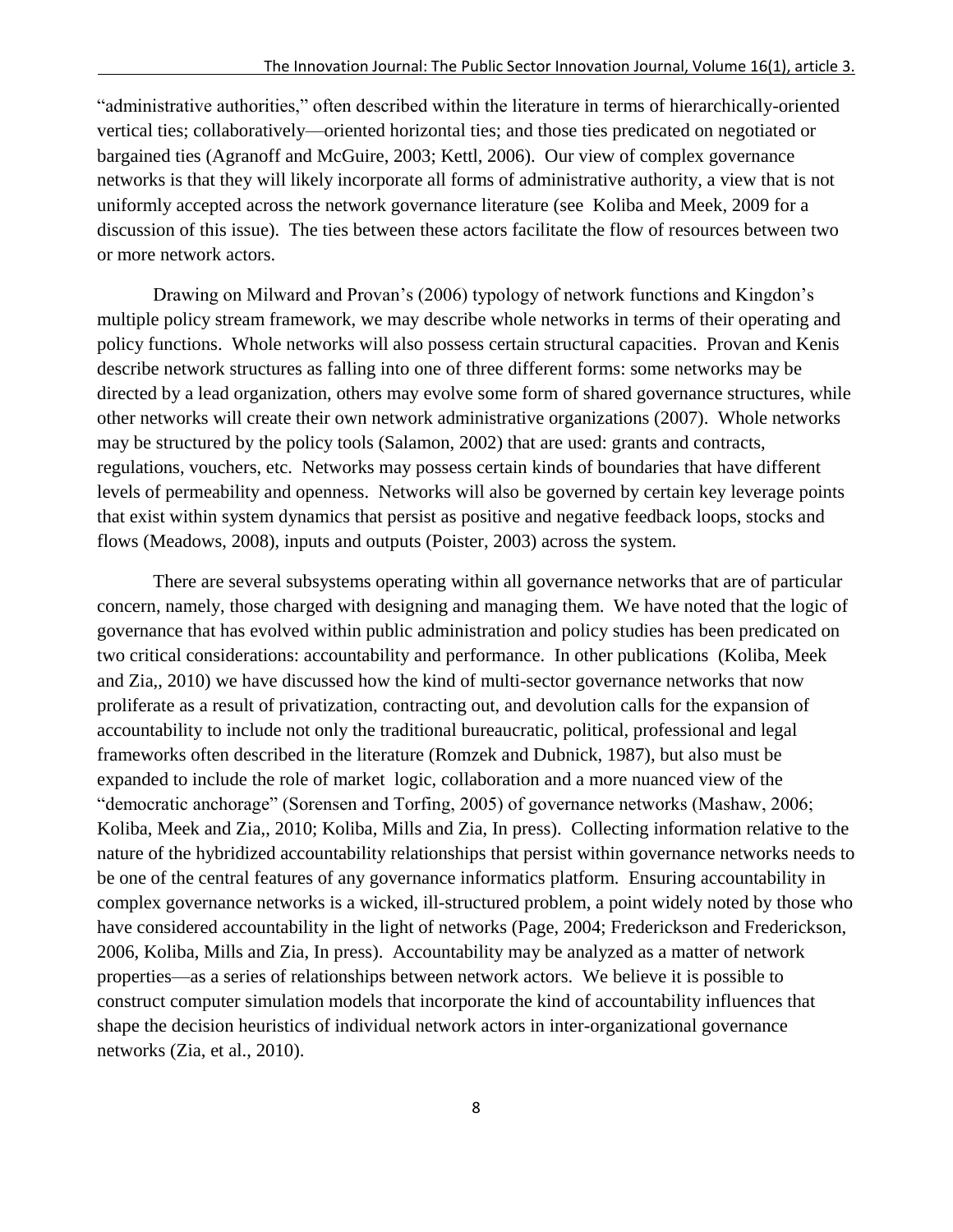One of the chief reasons for developing *any* informatics systems lies in achieving the goal of improved performance, whether it means supporting healthier people, more efficient machines, more resilient ecosystems, or more effective governance networks. The extent to which any system possesses the capacity to monitor itself in a robust way needs to be a critical consideration. Within the context of governance informatics, it is not enough to simply generate more information about the network's performance. An effective performance management system designed to engage in robust interactive dialogue about performance information is needed. Donald Moynihan has described these as "performance management systems" (2008) that provide a means by which critical actors, "engage in coding, interpreting and refining information from the external environment and internal stakeholders into a series of information categories such as strategic goals, objectives, performance measures, and targets‖ (2008, p.6). The existence of these kinds of spaces within a governance network can be documented through a governance informatics process. Information regarding networks governance processes may be fed into the communication systems of the network, facilitating system-wide learning, adaptation, and the emergence of new strategies (Guney and Cresswell, 2010). This is done by identifying the key "communities of practice" (Wenger, 1998; Koliba and Gajda, 2009) that collect, process and use performance information within the network. These communities of practice serve as the "action arenas" (Ostrom, 2005) or critical strategy spaces for the network. The identification of these action arenas becomes a critical, early step in a governance informatics project, as these spaces serve the duel purpose of being the site for the regulation of network performance, but also as the eventual user of governance informatics. It is within these spaces that the "democratic anchorage" required of politically accountable networks needs to be established (Sorensen and Torfing, 2005), and by inference, monitored. These spaces may ultimately carry on the "metagovernance" functions of a governance network, as it is within these action arenas that major decisions concerning the allocation and pooling of resources are made.

In order to narrow down the fuller range of possible actors and actor ties to focus on, we believe that performance management systems that use governance informatics will best be served by focusing on describing and analyzing the dynamics of those action arenas that are most critical. These action arenas may be situated in certain kinds of configurations of people in relatively small groups of strategic decision makers. These groups serve as the metaphorical brains of the network, making important decisions about resource distribution, regulations, and strategic goals. They may be the board of directors of a coalition of nonprofit organizations or the ongoing dynamics of a legislative committee operating at every level of government.

The contextual complexity that often accompanies governance networks of different structures and functions is not easily explained or factored away by top-down analytical models. Choices must be made regarding which governance dynamics are most critical to the assessment of performance based on the kind of process measures that are possible. In addition to building the capacity to collect and analyze governance informatics pertaining to very particular contexts, we believe it is possible to develop more robust empirical comparisons between governance networks of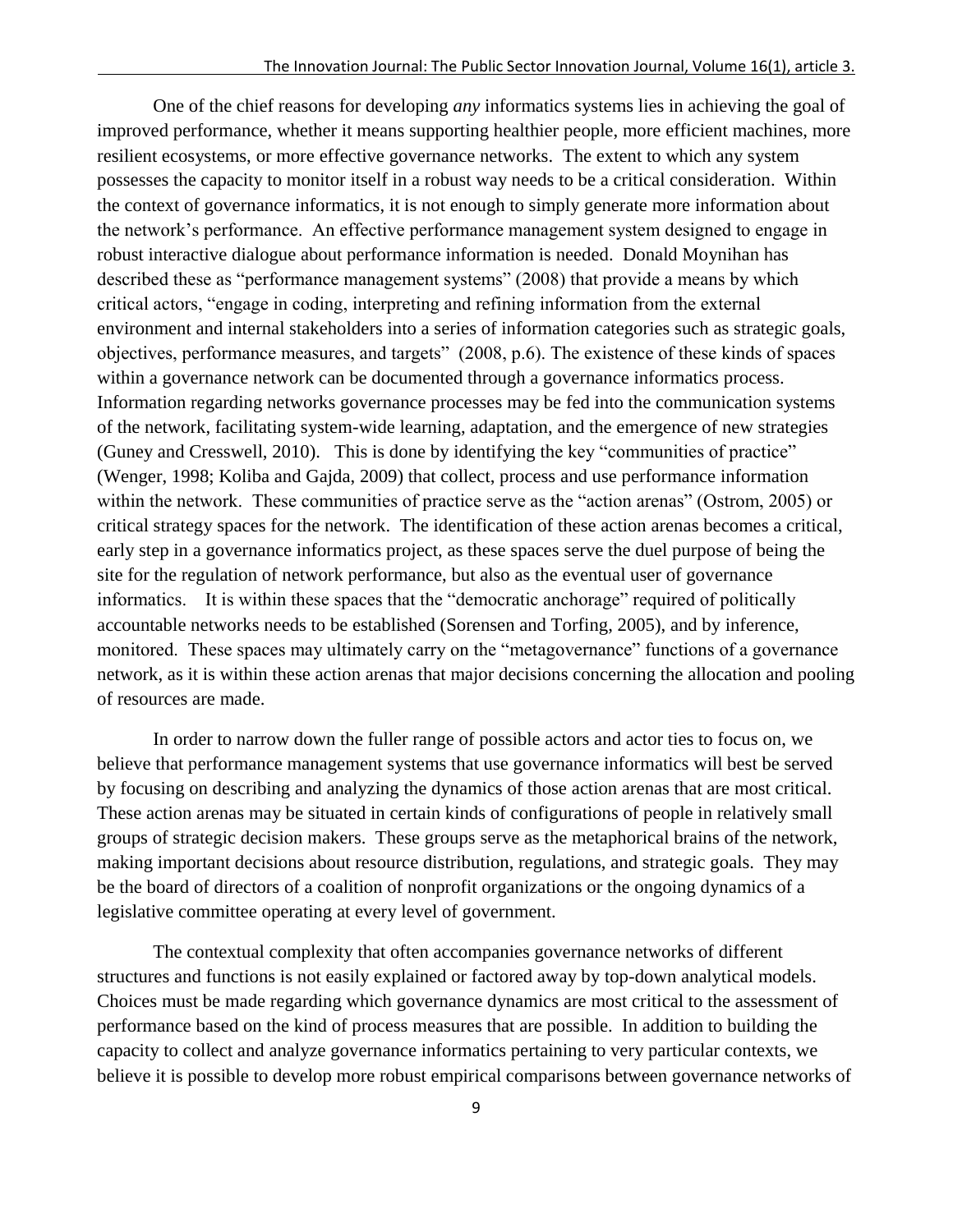similar functions and structures, as well as across governance networks that possess dissimilar functions and structures.

## **An Application of Governance Informatics Framework in Assessing a Regional Transportation Planning Network**

In this section we provide an application of how governance informatics may be used to assess the performance of a regional transportation planning network, which is a classical example of an inter-organizational governance network. In the United States regional transportation planning functions are undertaken by certain combinations of regional organizations (such as metropolitan planning organizations (MPO), regional planning commissions (RPC) and regional authorities), local governments, state agencies, chief executive offices, state legislative committees, public transit, local and regional interest groups, economic developers, businesses and households. The growth in capacity to undertake transportation planning at the regional level is, largely, the result of federal level mandates and funding programs (GAO, 2009; Koliba, Campbell and Zia, accepted for publication). In larger population centers, the federal government has mandated the creation or designation of MPOs—giving them certain discretion to allocate federal resources to regional transportation projects. Those who have studied these networks often take note of the tensions that exist between actors operating at differing levels of geographic scale (local versus regional; regional versus state; state versus local) in these types of networks (Meyers, 1999; Goetz, et al., 2002; Vogel and Nezelkewicz, 2002; Koliba, Campbell and Zia, accepted for publication). Such geographic tensions have been noted in studies of other kinds of networks operating across regional scale—be they watershed management, emergency management, or land use management networks (Koontz et al., 2004; Imperial, 2005; Comfort, 2007).

Regional transportation networks tend to be information rich. Mandated to collect a range of transportation data, regions of more than a certain size are required to undertake travel demand modeling, and track traffic congestion, vehicle miles traveled and other metrics. Due to their regional scope and information rich environments, regional transportation planning networks provide fertile ground for developing governance informatics. We believe that the application of the governance informatics architecture described earlier to these networks will have an easier chance of replication in other networks of similar scope and information rich environments.

Figure 1 provides a conceptual model of the region's transportation planning network based on the range of institutional actors that comprise the regional planning network of Chittenden County, Vermont, the most densely populated county (153,000 in a state of 630,000 people). In this conceptual model, the major institutional actors are organized into their social sectors (government, private and non-profit), with the government actors broken down into levels of geographic scale. We will now briefly describe some of the critical actors implicated in this network, discuss some of the important ties that persist within the network, and pin point one of the central transportation project prioritization functions undertaken by this network.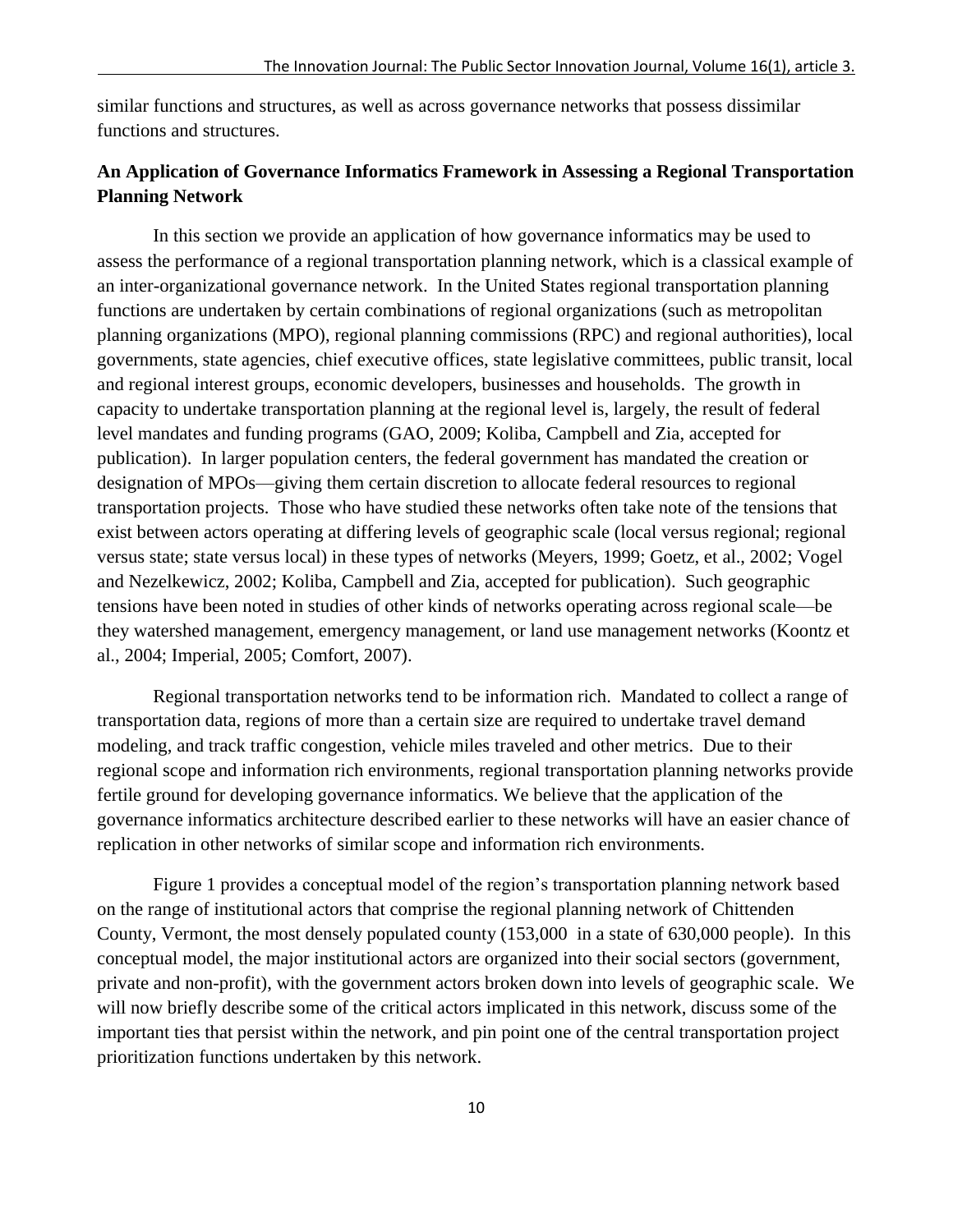

**Figure 1. A Conceptual Model of Key Agents in the Regional Transportation Planning Network of Chittenden County, Vermont**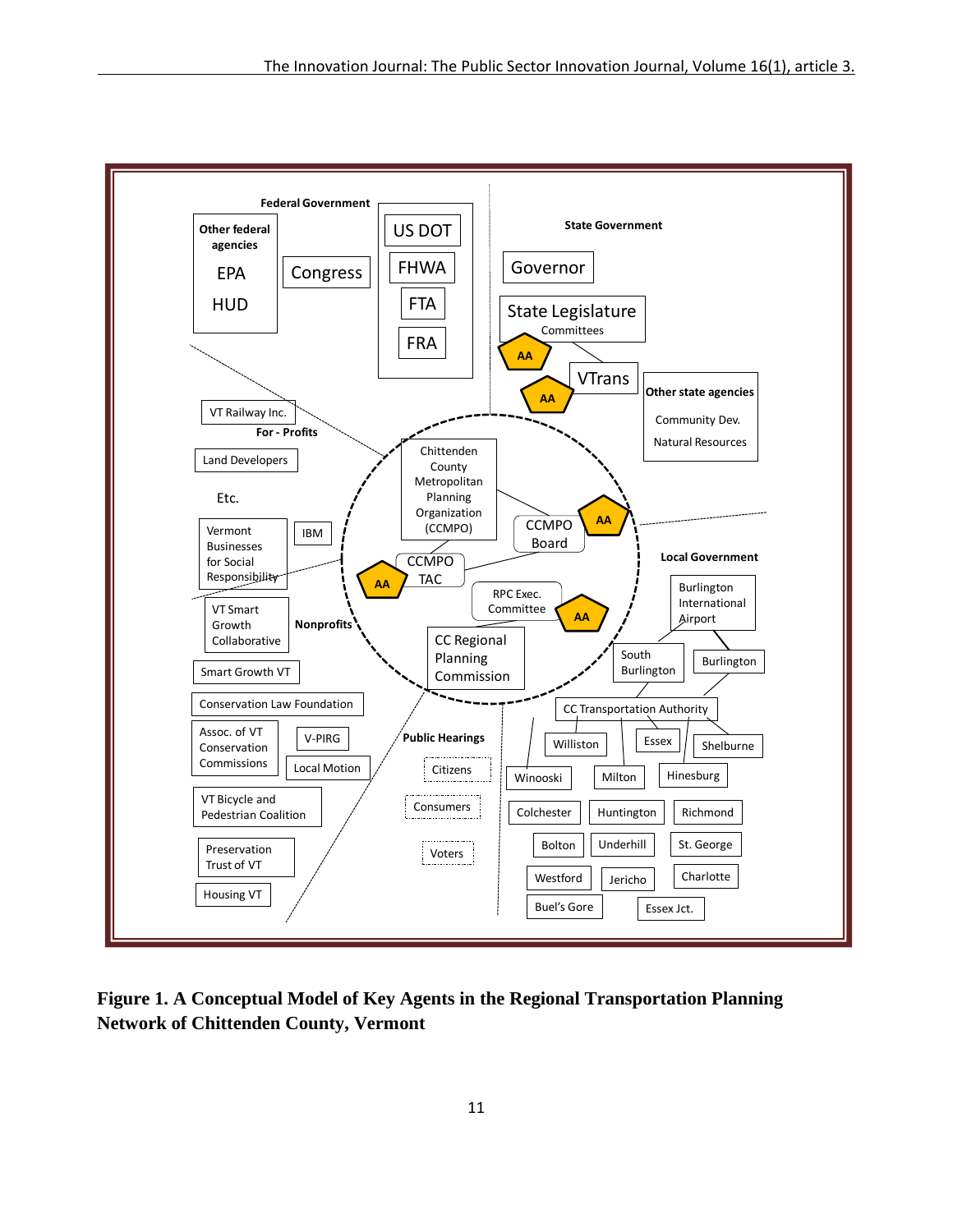#### **Network Actors**

Regional actors lie at the center of the conceptual model, with the ovals indicating the key committees and boards that undertake planning for the county. The Chittenden Country Metropolitan Planning Organization (CCMPO) exists as a stand alone regional organization, as are 18% of all MPOs in the United States (GAO, 2009). The CCMPO is conjointly housed with the Chittenden County Regional Planning Commission (CCRPC). Two different boards of directors govern each entity. During our initial year of study, the state legislature and governor's office were pushing for these entities to consolidate.

―VTrans,‖ the State of Vermont Agency of Transportation, plays a pivotal role in the regional transportation planning process. VTrans has a representative on the CCMPO governing board. VTrans approves projects for "scoping" (a preliminary design and assessment phase) and provides the region with an approved list of projects to be considered for ranking. The score that VTrans assigns to projects usually carry a weight of 80%, compared to the 20% weight given to the score assigned by the region. After the weights are combined, VTrans provides the state legislature with a list of rank order transportation projects. The state Senate and House Transportation Committees review the list for approval. The state legislature works with the governor to set the budget for VTrans. Increasingly, VTrans is having to work with other state agencies around integrating transportation project planning with land use, economic development, environmental management, and other policy integration needs.

Federal funding programs, and their stipulations for matching requirements of project types, play a strong role in determining which projects get prioritized. A representative from the regional office of the Federal Highway Administration (FHWA) sits on the MPO board of directors and actively participates in the deliberations and possesses veto power over particular projects, especially those projects that must conform to federal specifications. We are interested in the extent to which federal stipulations and funding programs play a significant role in determining which transportation projects get on the prioritization list. Federal criteria may also be filtered through decision criteria considered at both the state and regional levels.

Chittenden County is comprised of nineteen towns, including the state's largest city of Burlington. Population is concentrated in Burlington and the surrounding suburban towns of South Burlington, Shelburne, Williston, Essex Junction and Colchester. Lake Champlain borders this region to the west and the Green Mountains lie on the eastern boarder of the county. The remaining towns are rural, with many having small town centers within only a few businesses located in them. The type of municipal government found across the county ranges from a city council and mayor structure to elected select boards/town manager or town clerk models. Because Vermont is a ―Dillon's rule‖ state, the state legislature much approve any changes to town charters. Within the context of regional transportation planning, each of these towns is responsible for maintaining its local roads. Local planning commissions are charged with updating their town plans every five years. Some of the larger towns employ town planners, many of whom sit on the CCMPO technical advisory committee. Each town in the county appoints a representative to the CCMPO governing board.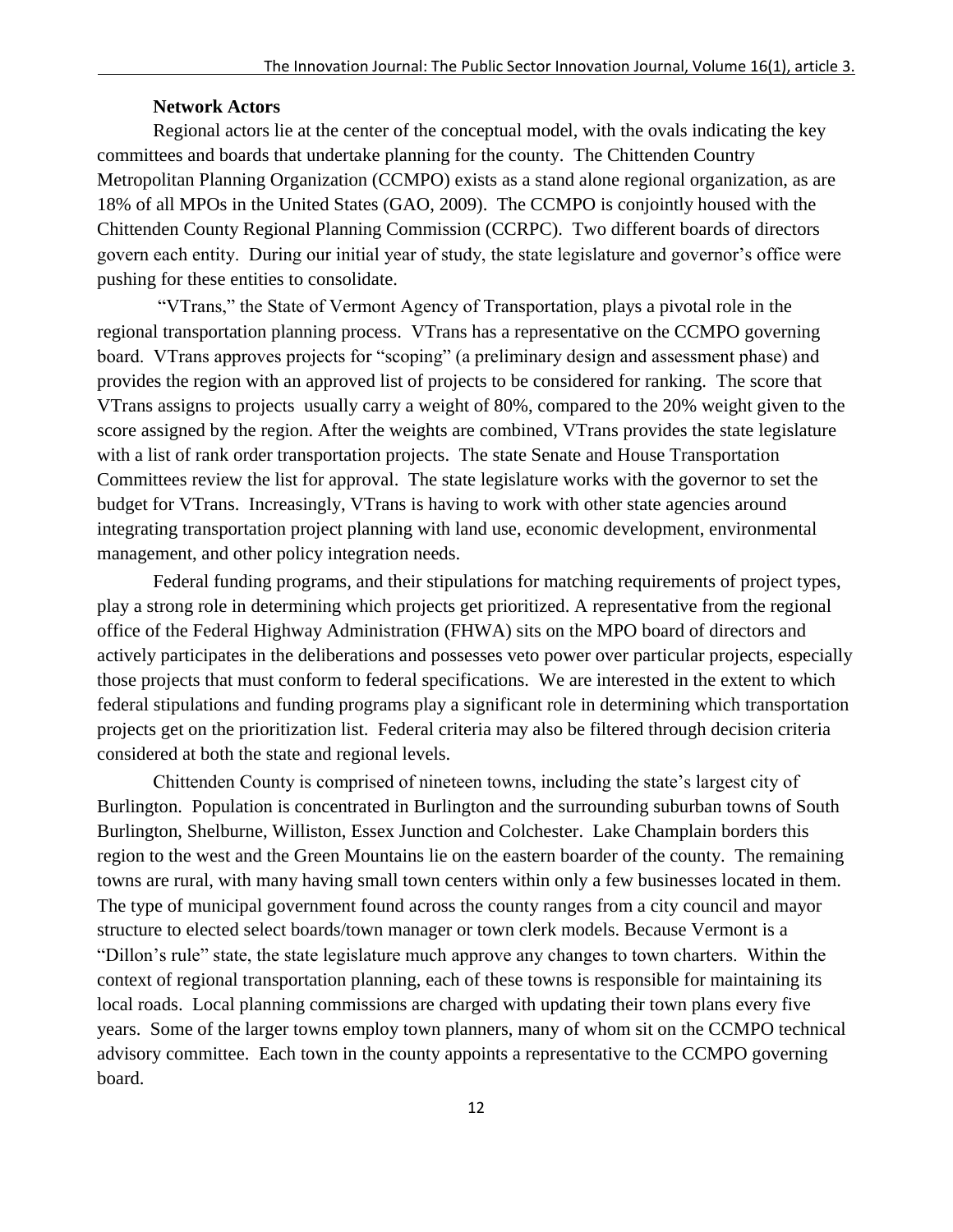The county's public transit agency, the Chittenden County Transit Authority (CCTA), runs buses within the county as well as links neighboring counties to accommodate commuters. CCTA is a municipal entity, and the board of commissioners is comprised of representatives (two each) from Williston, Winooski, Milton, Essex, Shelburne, Hinesburg, Burlington, and South Burlington. Burlington International Airport (BTV) is a department of the City of Burlington. Burlington holds all 4 of the board seats, and South Burlington appoints the chair of the board. I've indicated this by having a thick line connecting between Burlington and BTV and a thin line between S. Burlington and BTV.

The county's regional transportation planning is also impacted by the periodic involvement of regional businesses and nonprofit advocacy groups. Several larger scale circumferential and highway connector projects have been proposed and been caught in legal battles, in some cases going on 30 years. Large area businesses and land developers are pushing for these capital projects, while regional environmental and anti-sprawl groups have been fighting the projects in the courts. These interests do not have a formal role in the CCMPO governing board. However, their presence and potential for influence warrant our inclusion of these business and nonprofit actors in this network.

#### **Action Arenas for the Network**

In this regional transportation planning network, we identified the key action arenas as the governing board of the MPO, the governing board of the regional planning commission (RPC), the technical advisory committee (TAC) of the MPO, the transportation prioritization management team at VTrans, and the house and senate legislature transportation committees at the state level. In figure 1 these action arenas are indicated by "AA" hexagons. The decision making processes of these AAs are a crucial component of the conceptual model.

#### **The Network's Transportation Project Prioritization Structures and Functions**

The regional transportation network for Chittenden County is comprised of all of the actors mentioned above. The kinds of ties that exist in this network are, predictably, mixed. A clear intergovernmental arrangement exist that may best be described in terms of Wright's "coordinate authority model" (2000), in which a nested hierarchy of sorts exists between the federal, state, regional and local levels of government. The range of administrative ties that exist within this nested authority structure is a mixture of classic top-down controls mediated through mandates and other legal requirements dictated by federal, state and local laws. In this network, VTrans is expected to conform with federal requirements relating to transportation safety and accessibility, financial management, air quality standards, data collection requirements, and mandated planning exercises. Unlike a pure nested hierarchy, in regional transportation planning networks that encompass a large enough population, MPOs have direct links with the federal government, and are accountable to the federal government officials for delivering short, medium and/or long range plans mandated under state legislation. As a state agency, VTrans serves as the financial intermediary for the majority of the resources flowing from the federal government to the region. VTrans has the capacity to have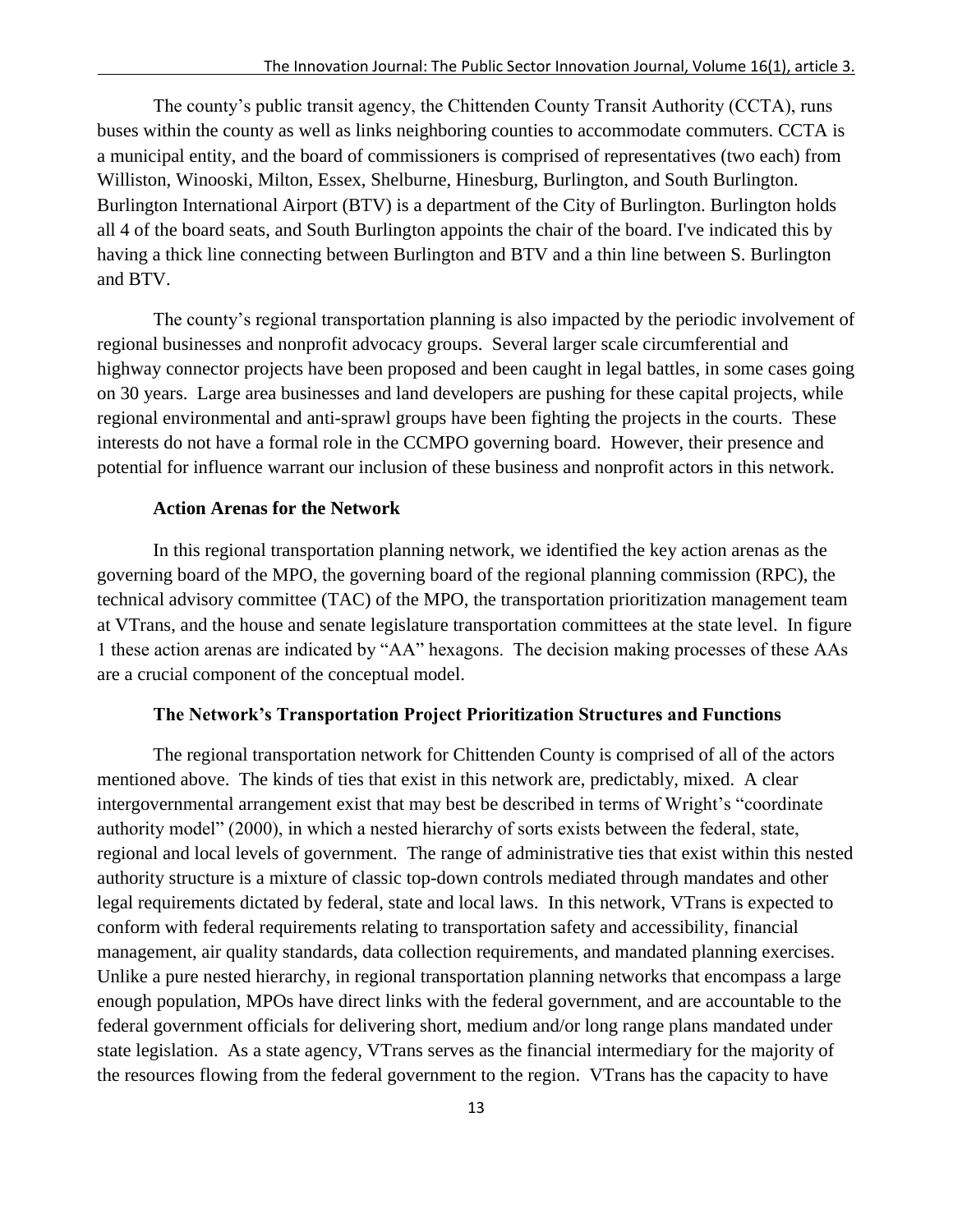projects scoped and placed on the list of potential projects. In many instances, however, the interpretation of mandates and laws, as well as particular decisions relative to certain projects are subject to negotiation and bargaining within this network. Collaborative agreements are made with equitable input from a critical number of stakeholders. One recent example of such collaborative agreement came in 2007 when a new project prioritization scoring framework was devised. The process used by the state to prioritize transportation projects unfolds as a series of exchanges within and between the network's action arenas. A comprehensive transportation project scoring process was devised that divided transportation projects into discrete categories: roadway projects, paving projects, traffic control project, bridge project, and bike/pedestrian projects. These projects are prioritized by the region (MPO staff, TAC members) and by professional staff members in VTrans. The weighting scheme used to prioritize projects serves as a "boundary object" (Wenger, 1998) that mediates the interactions between action arenas that make up the project weighting process.

A governance informatics project has been launched in collaboration with the key stakeholders in this network. Several questions have been framed to guide the development of the governance informatics platform for this network.

- How might a performance management system be developed for the CCMPO and CCRPC?
- How and to what extent are local, regional and state information systems compatible?
- How equitable is the project prioritization weighting scheme?
- How much of an influence do federal funding programs have on project prioritization?
- How does accountability work in this network? How equitable is the state's prioritization process?
- How can this network adapt to the new demands for integrated planning that will require that transportation planning be coupled with greenhouse gas emissions mitigation, climate change adaptation, land use, economic development, food systems, and environmental management planning?

These questions and others to emerge over the course of the project will be used to guide the development of the governance informatics platform for the regional transportation planning network described in this section. In the next section we describe the process that is being followed to derive this platform.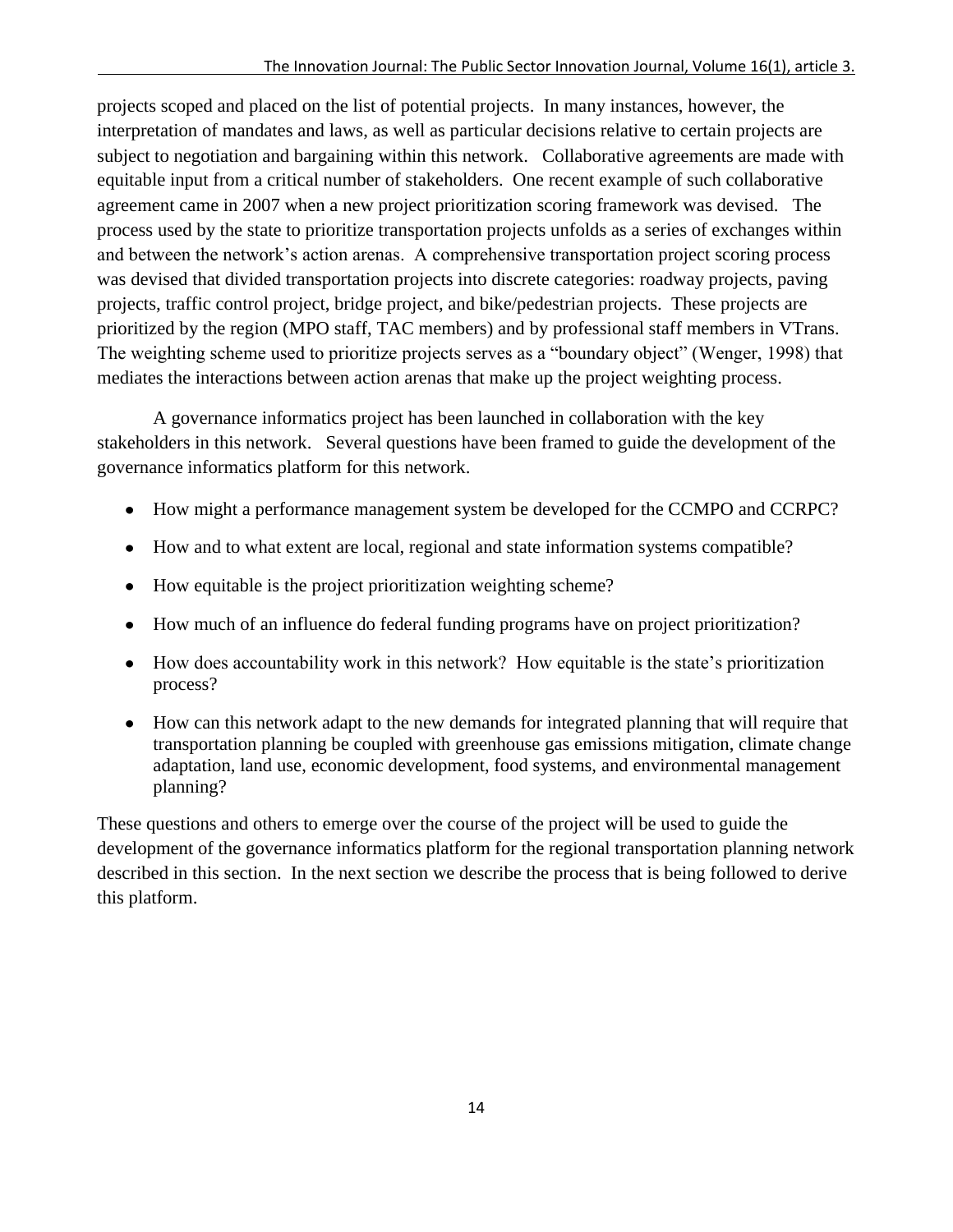## **Operationalizing a Governance Informatics Project**

Governance informatics may be viewed as the informational currency used to manage performance or the metagovernance of the network. In this case then, the development of an informatics platform requires a long term commitment to information management and use, which ultimately entails the harnessing of computational power. The use of computers to collect and store information also provides a unique opportunity to study and model some of the more complex interactions that occur within governance networks. These complex interactions are both the causes and consequences of ill-structured problems.

Creating the capacity for governance network actors to utilize the kind of experimental simulations possible using these techniques hinges on the development of computer supported governance informatics platforms. A GI platform supports decision making for semi-structured or unstructured problems through a computer-based system of information management. A GI platform relies on process modeling methods that provide predictions and future scenarios under different conditions (Zachary, 1986). We are instituting a GI platform that will rely on calibrated agent based models (ABMs) that use real-time information from the regional transportation planning network described in the previous section. This GI platform will provide decision makers with critical information concerning the administration of the "black boxes" that comprise the structures and functions of their existing regional planning networks. Figure 2 visually lays out the relationship between conceptual and empirically tested models in this process.

## **Figure 2. A Systems View of Problem Solving: Modeling for Decision Support (Adapted from: Mitroff et al., 1974)**

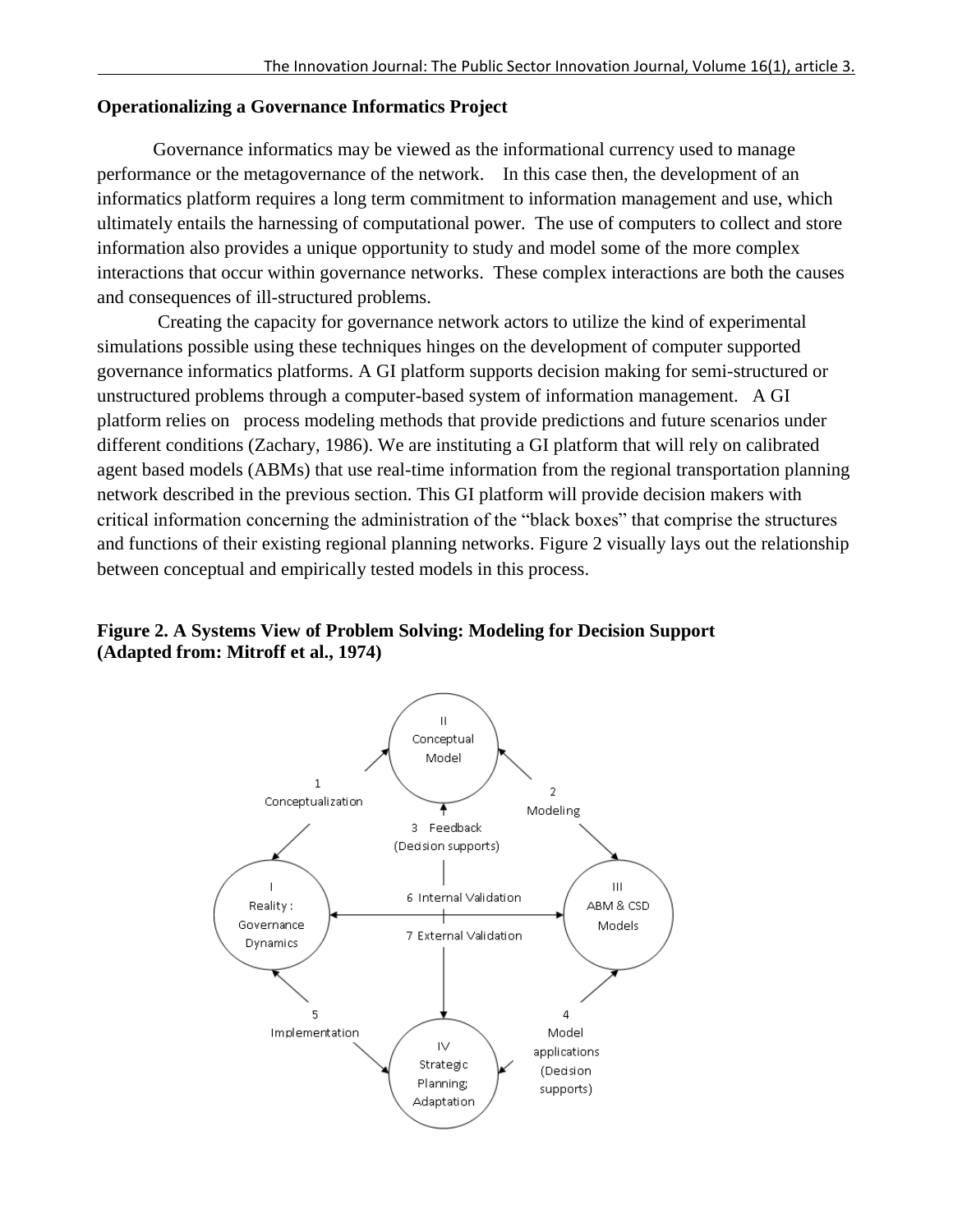The phases of model development being employed in our research begins with the creation of a conceptual model of governance dynamics (see (1) in figure 2) using the framework presented in table 1. Conceptual models are static, two dimensional renderings of the governance network and are used to develop a common mental model of the relationships between network actors. Figure 1 illustrates an example of one of the conceptual models being devised for the regional transportation planning network of one small metropolitan county. This particular conceptual model is used to engage the eventual users of the GI platform in clarifying the common perceptions around actors, the nature of the ties between them and the boundary parameters that distinguish the edges of the simulation model. The development of this common mental model of the governance network is accomplished through a series of mediated modeling sessions (van den Belt, 2004), with early sessions structured to clarify details of the conceptual model that will be used to design the computer simulation model (see (2) in figure 2). It should also be noted that the stakeholder's dialogue around the parameters of the mental model of the governance network may provide more direct benefits to those stakeholders. We anticipate formulating this assertion into a testable hypothesis concerning the efficacy of the conceptual model development phase of this work. We characterize this feedback loop (see (3) in figure 2) as one form of decision support that is directed toward the development of a shared mental model of the governance network. Therefore, the conceptual model that is to be used to create the simulated model informs the situational awareness of stakeholders.

The utilization of models of complex governance networks to support the learning and decision-making of policy makers and other agents implicated in a governance network is represented in the feedback processes resulting from stakeholder interface with information presented through the conceptual model (see (3) in figure 2) and as the application of computer simulated models of existing governance networks to a GI platform (see (4) in figure 2). Computer models can account for uncertainty and adaptability of agents, and eventually support scenario planning and the non-linear analysis of governance process dynamics. The process-based models like ABMs allow, "knowledge to emerge and be used throughout the course of an interactive analytic process. Consequently, it can provide a bridge for moving from deductive analysis of closed systems, to interactive analytic support for inductive reasoning about open systems where the contextual pragmatic knowledge possessed by users can be integrated with quantitative information residing in the computer" (Bankes, 2002: 7264). Such process-based modeling may be tangibly represented in a GI platform that organizes and presents information concerning the network's governance dynamics to network stakeholders. The effective utilization of these decision supports should impact how policies and related practices are implemented (see (5) in figure 2), assisting in the development of the network's capacity to learn, adapt, and change. The internal validity of the modeling enterprise, both at the conceptual and the computer simulated levels, is determined by the extent to which the GI platform positively impacts the capacity of the network to achieve favorable outcomes. The internal validity of the conceptual model and the ABM can be tested through a series of surveys of critical stakeholders in each participating regional planning network. Groundwork can be laid to test the external validity of the computer simulated models (see (6) in figure 2). Significant longitudinal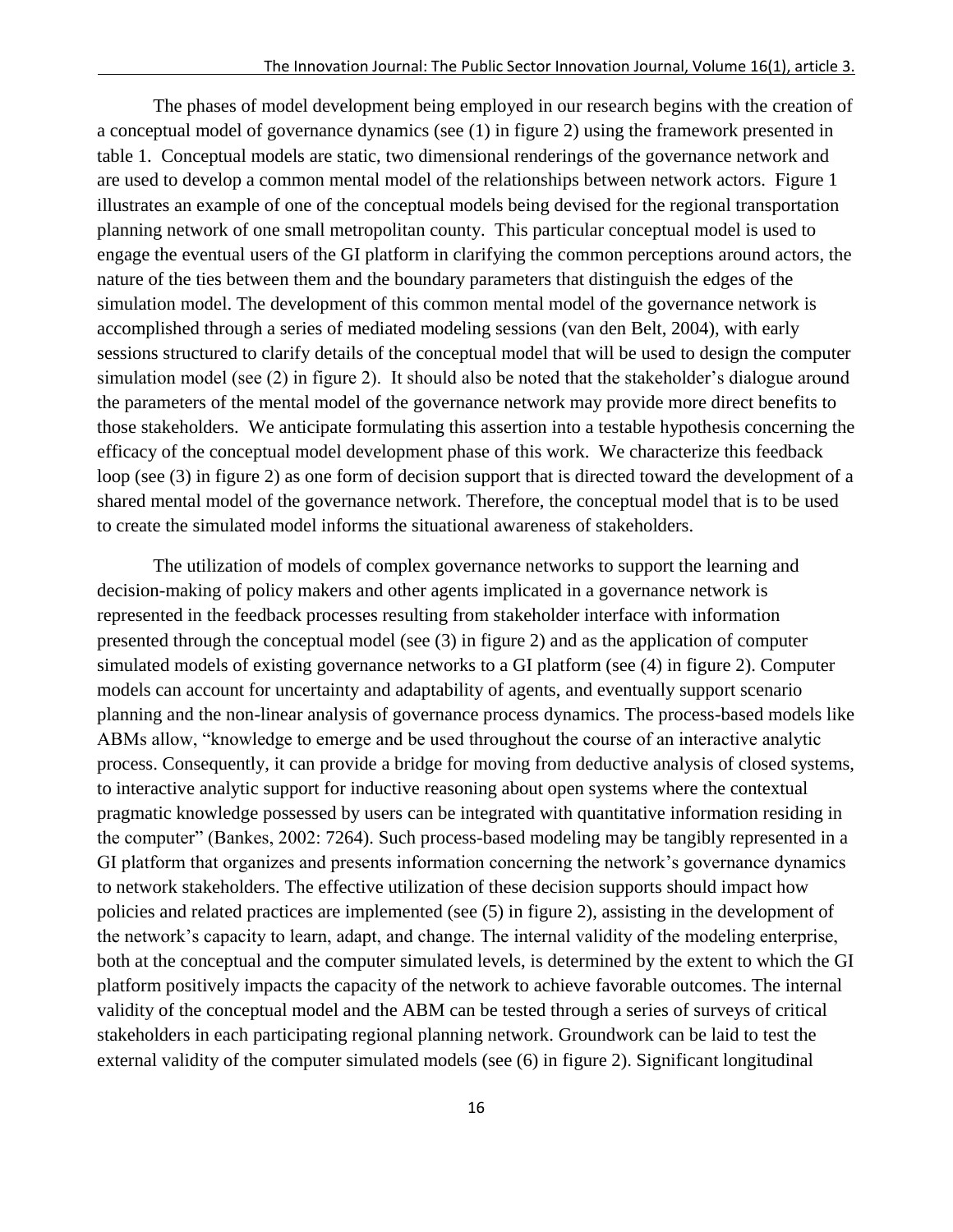information concerning the evolving dynamics of governance networks will ultimately need to be collected to accomplish this task.

In discussing the relationship between modelers and stakeholders, Agarwal et al. (2002) emphasize that, "to answer policy questions, policy makers will have to begin to identify the key variables and sectors that interest them, their scales of analysis, and the scenarios they anticipate. At the same time…. modelers should begin discussions with policy makers to understand their needs. Given policy makers' needs, modelers will have to translate those needs with particular attention to implicit and explicit temporal, spatial, and human decision-making scale and complexity and the interactions between scale and complexity" (2). Parker and Manson (2003) propose that participatory agent-based modeling provide a promising and useful approach to model the integration of land use change with policy analysis and management of complex system dynamics. Stakeholder group dialogue, surveys, and interviews can provide a qualitative source of information to guide the development of agent heuristics for governance decisions at a variety of scales. In this way, the proposed research follows the example of Manson and Evan (2007), who used similar qualitative and quantitative techniques to compare model outcomes with rational and boundedly-rational decision rules. To be useful, the ABM governance models developed for the GI platform must be linked to realistic decision issues and scenarios. As abstract representations of the complexities of governance, the models require grounding in the experience and knowledge of decision makers.

Our increased capacity to harness computational power to generate, analysis and disseminate governance informatics may bring some clarity to previously ill structured problems. By translating conceptual models of governance network dynamics into simulation models guided by agent based modeling (ABM), it may be possible to generate governance informatics through scenarios that may be used by decision makers situated within the network and/or outside of the network to steer the performance of governance networks. We believe that ABMs provide a useful modeling framework to capture the interplay between the micro, meso, and macro levels that we have identified here in terms of social and geographic scale. ABMs can accommodate the varying degrees of detail that are possible and desirable within models of governance networks. In discussing the value of ABMs to the study of policy and governance dynamics, Squazzoni and Boero observe that, "Standard policy making models consider agents as atomized entities possessing rational expectations which individually react to a set of incentives, do not consider interactions or the mutual influence between agents and seem to take place 'off-line' and outside the particular system involved" (Squazzoni and Boero, 2010: 5). They go on to add that ABM is currently, "the only technique available today to formalize models based on micro-foundations, such as agents' beliefs and behavior and social interactions, all aspects that we know are of a certain importance [in order] to understand macro outcomes..." (Squazzoni, and Boero, 2010: 6). They suggest that in ABMs, "... agents are not usually viewed as fully rational utility maximizers who behave independently of each other, but rather as adaptive agents who are context dependent and follow heterogeneous threshold preferences..." (2). These threshold preferences may be described as the "decision heuristics" of network agents (North and Macal, 2007). ABMs provide effective means of modeling the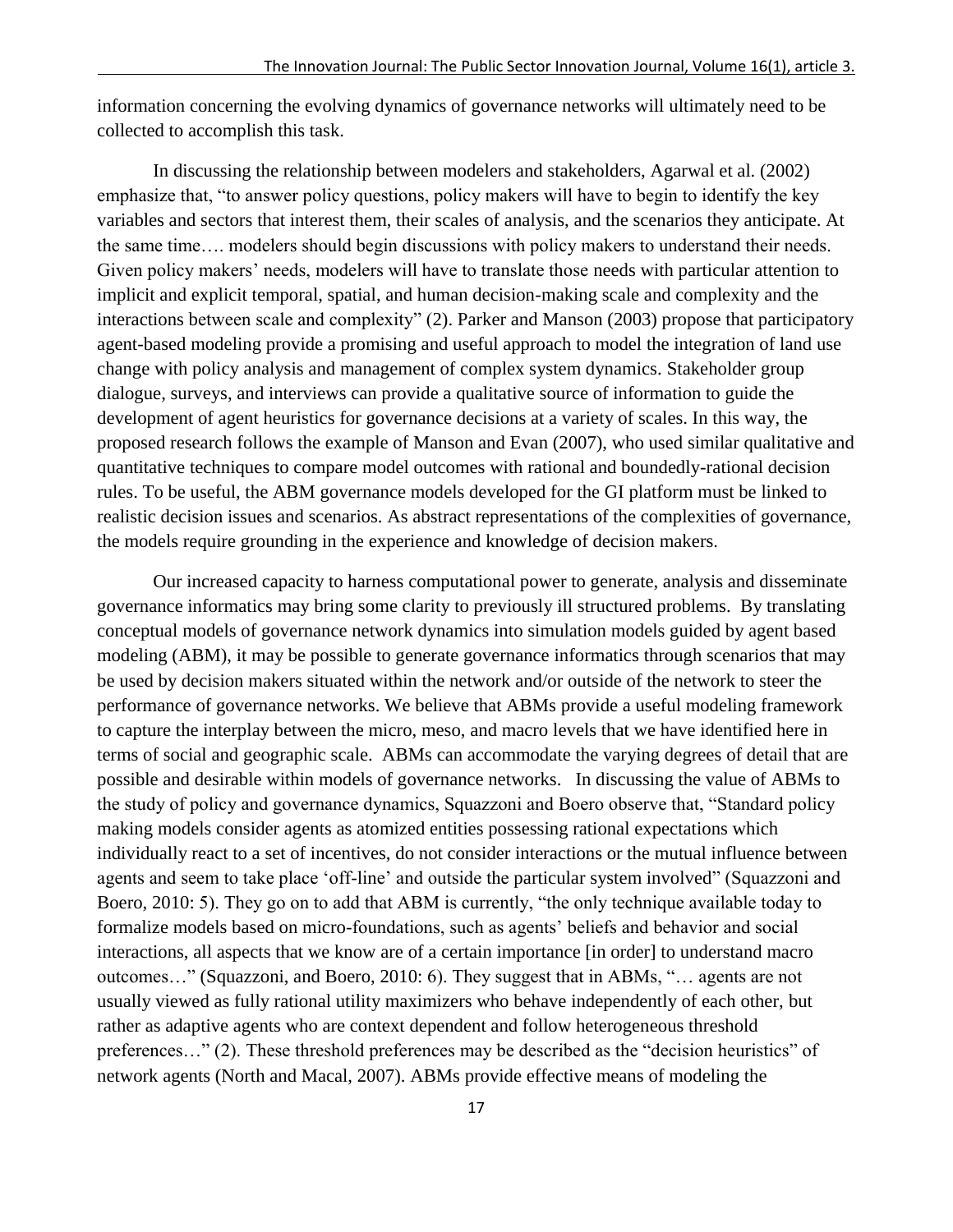complexity of emergent behaviors, structures, functions and actions that occur as a result of "bottomup" dynamics.

Those who have considered the promise of ABMs to the study of policy processes recognize that the field is still in the early stages of development (OECD, 2009). The capacity of ABMs of complex governance networks to lead to accurate forecasting and predicting particular policy outcomes is predicated on a "deep uncertainty" that characterizes our current state of understanding of complex social systems. Bankes (2002) characterizes this deep uncertainty arising as, "the result of pragmatic limitations in our ability to use the presentational formalisms of statistical decision theory to express all that we know about complex adaptive systems and their associated policy problems" (7263). Squazzoni and Boero (2010) suggest that "... the challenges for policy... is not to predict the future state of a given system, but to understand the system's properties and dissect its generative mechanisms and processes, so that policy decisions can be better informed and embedded within the system's behavior, thus becoming part of it" (3). To restate their point, the very process of providing feedback concerning a system's dynamics back into the system itself becomes an important component of decision making and action with respect to performance management of governance networks. "Once viewed as something that is embedded within the system, rather than taking place before and off-line, policy starts to be practiced as a crucial component that interacts with other components in a constitutive process" (Squazzoni and Boero, 2010: 3). We believe that in addition to assessing performance management of inter-organizational governance networks ABMs can be used "when policy makers need to *learn from science* about the complexity of systems where their decision is needed," as well as "when policy makers need to *find and negotiate certain concrete ad hoc solutions*, so that policy becomes part of a complex process of management that is internal to the system itself" (Squazzoni and Boero, 2010:6).

By developing an ABM of the transportation prioritization process of the network described earlier in this paper we believe it is possible to experiment with different weighting schemes and decision making processes, running scenarios about forecasted outcomes that will be shared within the various action arenas found within the network. These ABMs will be designed with the involvement of the participating stakeholders through an ongoing "mediated modeling" process (van den Belt, 2004). A core steering committee comprised of the executive directors of the MPO and RPC and lead researchers is meeting quarterly to review progress. An annual report to all of the stakeholder groups, including all of those participating in focus groups and interviews will be provided. These reports will include results from the kinds of analysis described here and the relevant recommendations drawn from this analysis. As the ABM attains a certain level of reliability, stakeholder groups will be invited to participate in periodic scenario planning workshops, which will review revised and new conceptual models, computer simulation scenarios and consider the information culled from them when making new design or redesign decisions.

In the case of the regional transportation planning network described here, we believe that the ABM will help us determine how much the rational transportation prioritization process employed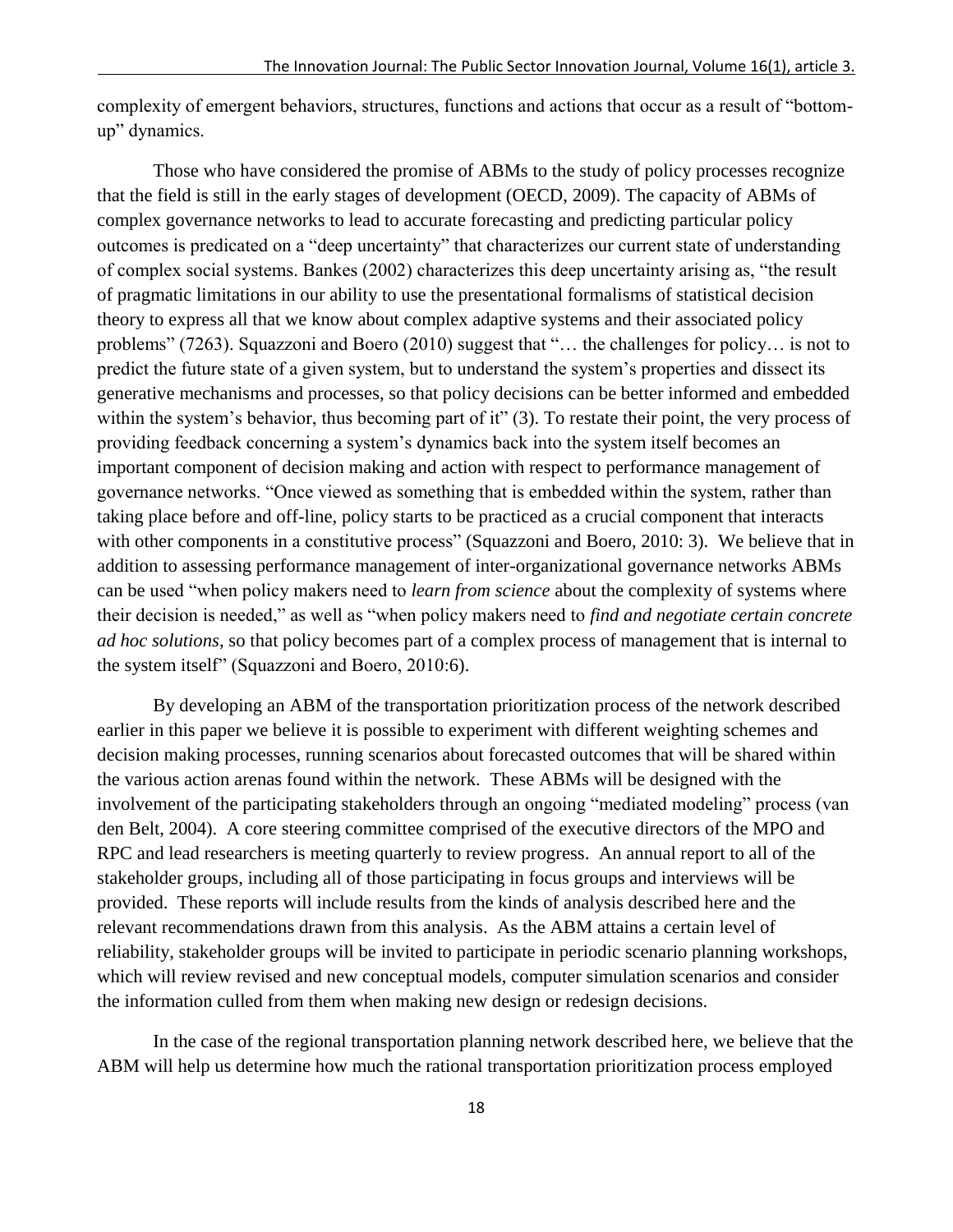by the region actually influences real outputs: namely the implementation of certain types of transportation projects. We will be able to experiment with altering the criteria that is used to assign weights and provide avenues for stakeholders to undertake certain redesign experiments. Our own interests in ascertaining the democratic anchorage of the network will be explored by experimenting with the integration of different public participation, democratic norms, and elected official involvement design considerations. By eventually adding more standard system dynamics models into the informatics platform we will be able to determine how federal funding priorities and regulations impact what projects are built. A very tangible outcome of this project lies in the opportunity that the regional transportation planning network will be given to consider its own network properties and devise performance management systems to track and measure performance going forward. Other uses are "improved decision making" and the "analysis of outcomes" that have not been directly addressed in this paper, but could be done in future research using governance informatics.

The compelling reason to undertake this kind of effort lies in the prospect that governance informatics brings to the improved performance and accountability of complex governance networks. In this framework the "management of performance" becomes, unto itself, a subject of scrutiny. The capacity of the network to monitor its own performance, and calibrate its performance to future actions may be undertaken. External stakeholders may, likewise, develop a more clearly articulated understanding of where the metagovernance of the network takes place. In the process, the efficacy of the methods used to prioritize transportation projects may be scrutinized and become embedded as one of the critical accountability structures guiding network functions.

We have noted that much has been written about the challenges of holding network actors accountable for their actions. We believe that the development of GI platforms contribute to our evolving understanding of accountability on two levels: 1.) by shedding light on how complex governance networks are structured and function, thereby, making them more transparent; and 2.) by integrating the hybridized accountability regimes that exist across a network into the conceptual and simulated models of the network. In the process of integrating accountability ties into the modeling effort we will be able to understand the impacts of certain accountability ties on network structures and functions and, in the process, judge the extent to which these accountability ties adequate meet the expectations associated with democratic anchorage and professional competency.

## **Conclusions: The Promise of Governance Informatics**

We believe that the further development of governance informatics will be predicated on specific conceptual advances that may only be found through the inculcation of computational principles and practices into the administrative and policy sciences. It has been noted that the application of computational power to harness and employ governance informatics is still very much in its early stages of development (Bankes, 2002; OECD, 2009). As other articles in the volume discuss, the methodological challenges that confront the field are great. Social reality may be described, categorized, and codified in a myriad of ways. It is not a cliché to say that we are all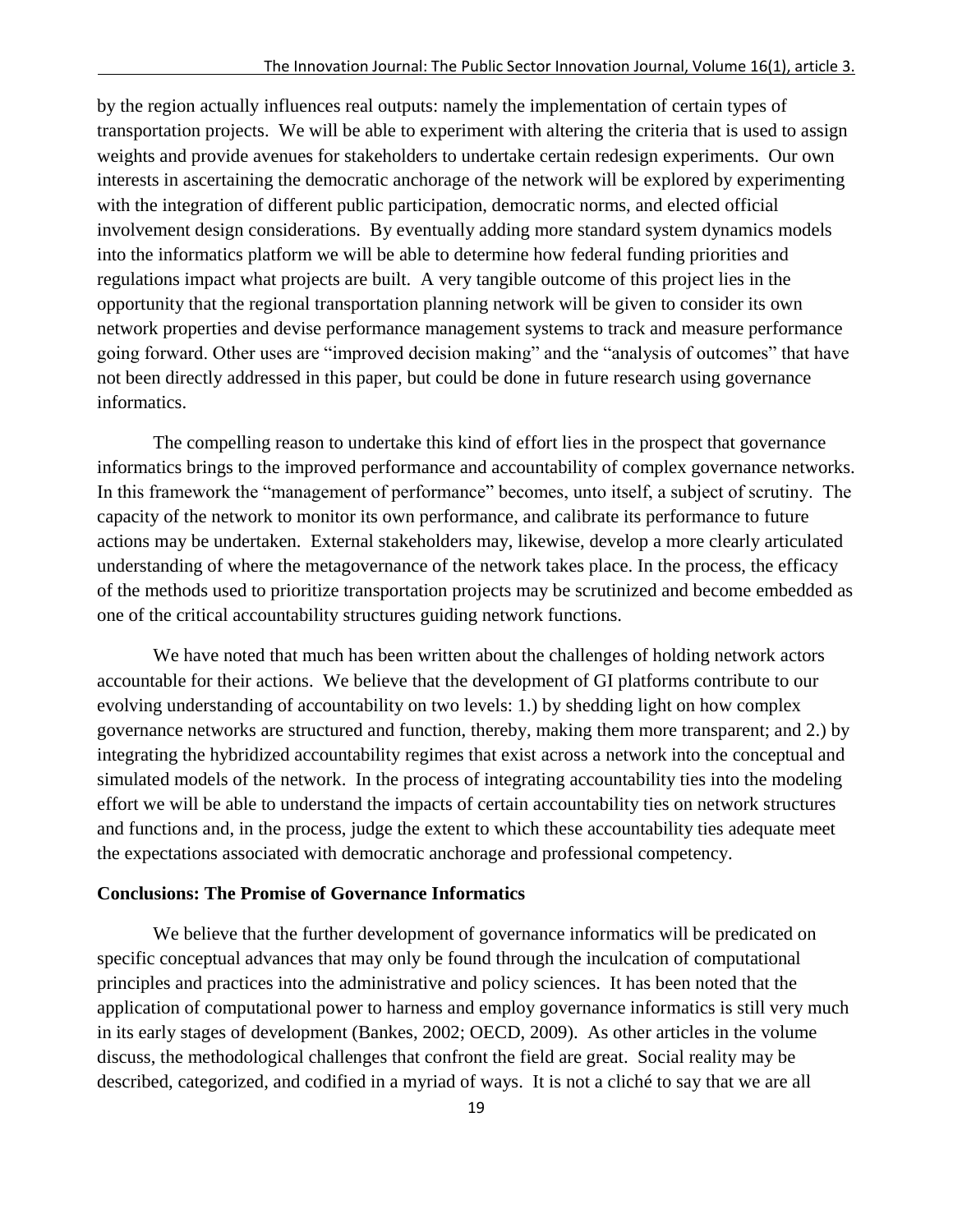bombarded with information. Access to more information is also increasing "information entropy," as Shannon and Kolgomorov's information theory predicted. Filtering out useful information from not useful information can be time consuming. One of the chief challenges confronting those looking to simulate governance processes lies in determining what information is most useful to practitioners, theorists, and researchers. It is likely that "usefulness" will be determined differently through each of these lenses. To bring some measure of balance to this undertaking, the framing of this effort as one oriented toward the development and application of informatics implies two very critical things: 1.) that this effort must be undertaken as an exercise involving practitioners; and 2.) that computational power welded in traditional and nontraditional ways will need to be harnessed in the process.

One of our goals in this project can ultimately lead to discerning the correlation between high functioning governance processes and highly desirable performance outputs and outcomes. We are also interested in how accountability ties are formed and influence the behaviors of individual actors and the network on the whole. As the process unfolds, we will be in a better position to discern which combinations of administrative authority, hybrid accountability regimes, resource exchanges, and policy tools lead to effective performance and democratically anchored accountability. The very effort to construct a governance informatics platform in partnership with members of a governance network will likely yield new insights, practical lessons, and the structuring of wicked problems into ones that are discernable and better structured. By comparing the performance of particular networks to others across the country by using some of these metrics to differentiate "effective" networks from "underperforming" networks, we may begin to integrate governance structure, function and processes into our assessments and build a body of evidence to suggest which governance arrangements work best under what conditions. We also believe that governance informatics can be particularly useful in answering important design considerations, as policy makers and governance network administrators try to optimize the governance configurations that add public value and address pressing social needs.

### **About the Authors:**

*Christopher Koliba* is the Director of the Master of Public Administration (MPA) Program and an Associate Professor in the Community Development and Applied Economics Department at the University of Vermont (UVM). He possesses a Ph.D. and an MPA from Syracuse University's Maxwell School of Citizenship and Public Affairs. His research interests include organizational learning and development, governance networks and complex adaptive systems, action research methods, civic education, and educational policy. Chris is the lead author of *Governance Network in Public Administration and Public Policy* published in the fall of 2010 by Taylor & Francis. He has published articles in such prominent peer reviewed journals as *Public Administration Review*, *International Journal of Public Administration*, *Administration & Society*, *Administrative Theory &*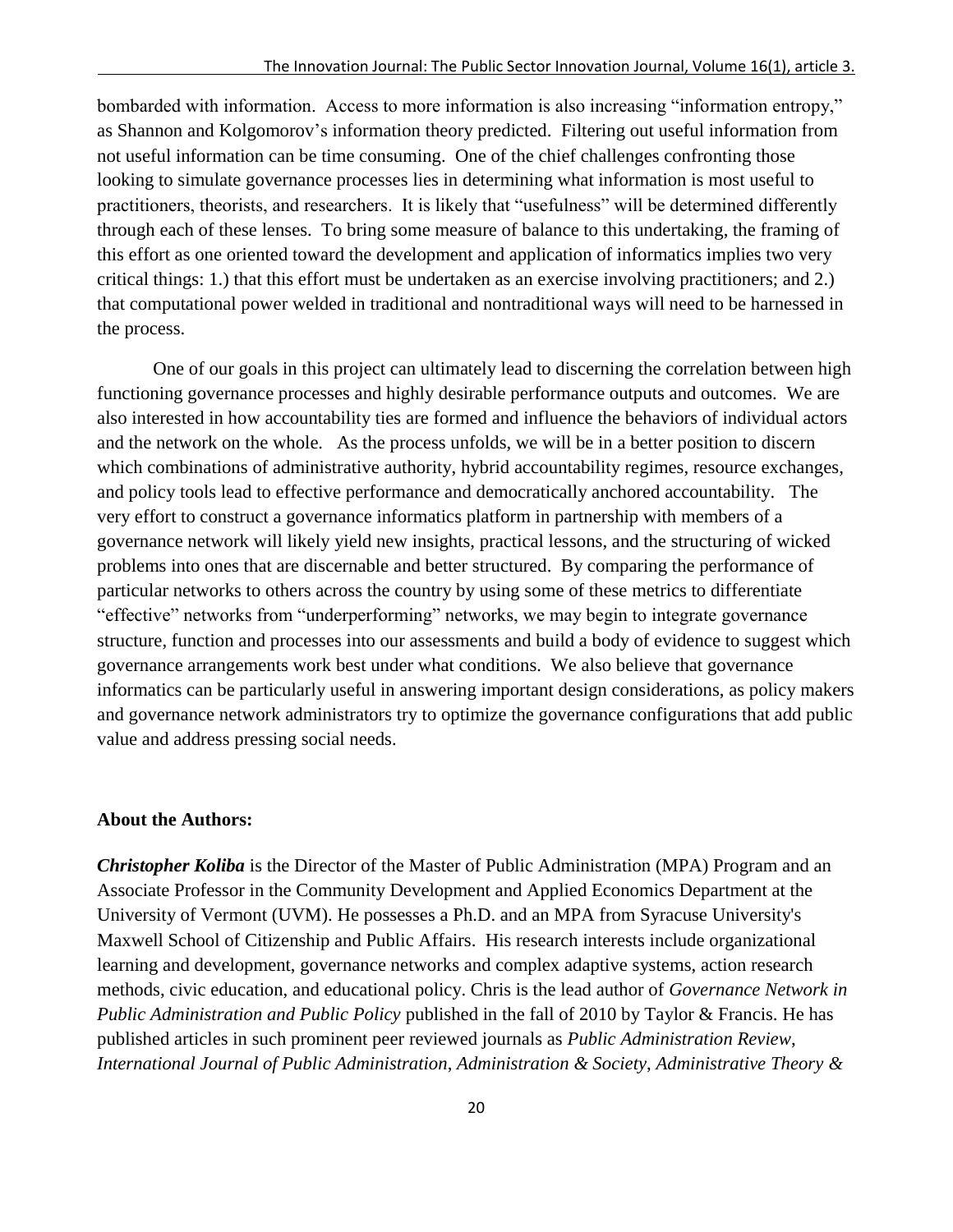*Praxis*, *American Journal of Evaluation*, *Ecological Economics*, and the *American Behavioral Scientists*, and the *American Journal of Education*. He has served as principal investigator or coprincipal investigator on research and program development grants from the United State Department of Agriculture, the Corporation for National and Community Service and the Spencer Foundation. He is an executive committee member of the Complexity and Network Studies section of the *American Society of Public Administration*.

*Asim Zia* is currently serving as Assistant Professor in the [Department of Community Development](http://www.uvm.edu/cdae)  [and Applied Economics](http://www.uvm.edu/cdae) at the University of Vermont. He has a Ph.D. in Public Policy from the Georgia Institute of Technology. His research is focused on the development of computational and complex-systems based approaches for Policy Analysis, Governance Informatics and Adaptive Management. His published research spans the substantive policy domains of transportation, air quality and land-use planning; climate policy; and international development and biodiversity conservation. Currently, he is working with a large inter-disciplinary team on a MacArthur foundation funded project to understand the complexity of trade-offs between conservation and development policies in Tanzania, Peru and Vietnam. He is also developing agent-based models and complex system dynamic models to understand the dynamics of formation and continuation of regional governance networks, such as metropolitan planning organizations, regional planning commissions and watershed partnerships. His professional career began as a civil servant in the Ministry of Finance and Economic Affairs of the Federal Government of Pakistan. Prior to joining the University of Vermont, he has also worked as a post-doctoral scientist at the National Center for Atmospheric Research and as an Assistant Professor at the San Jose State University.

*Brian H. Y. Lee* is an Assistant Professor in Transportation Systems at the University of Vermont; his primary appointment is in the School of Engineering, Civil and Environmental Engineering Program, and his secondary appointment is in the Transportation Research Center. He received his Doctorate degree from the University of Washington in the Interdisciplinary Ph.D. Program in Urban Design and Planning in 2009, his M.S. degree from Northwestern University in Civil and Environmental Engineering in 2003, and his Bachelor of Applied Science degree from the University of British Columbia in Civil Engineering in 2001. He is an applied researcher with expertise in transportation and land use analysis and empirical modeling. He has keen interests in multimodal transport and a record of interdisciplinary collaborations on policy-relevant projects.

## **References**

Agarwal, C., Green, G. M., Grove, J. M., Evans, T. P., & Schweik, C. M. (2002). *A review and assessment of land-use change models: Dynamics of space, time, and human Choice*. Bloomington IN, CIPEC Collaborative Report Series No. 1, Center for the Study of Institutions, Population, and Environmental Change, Indiana University.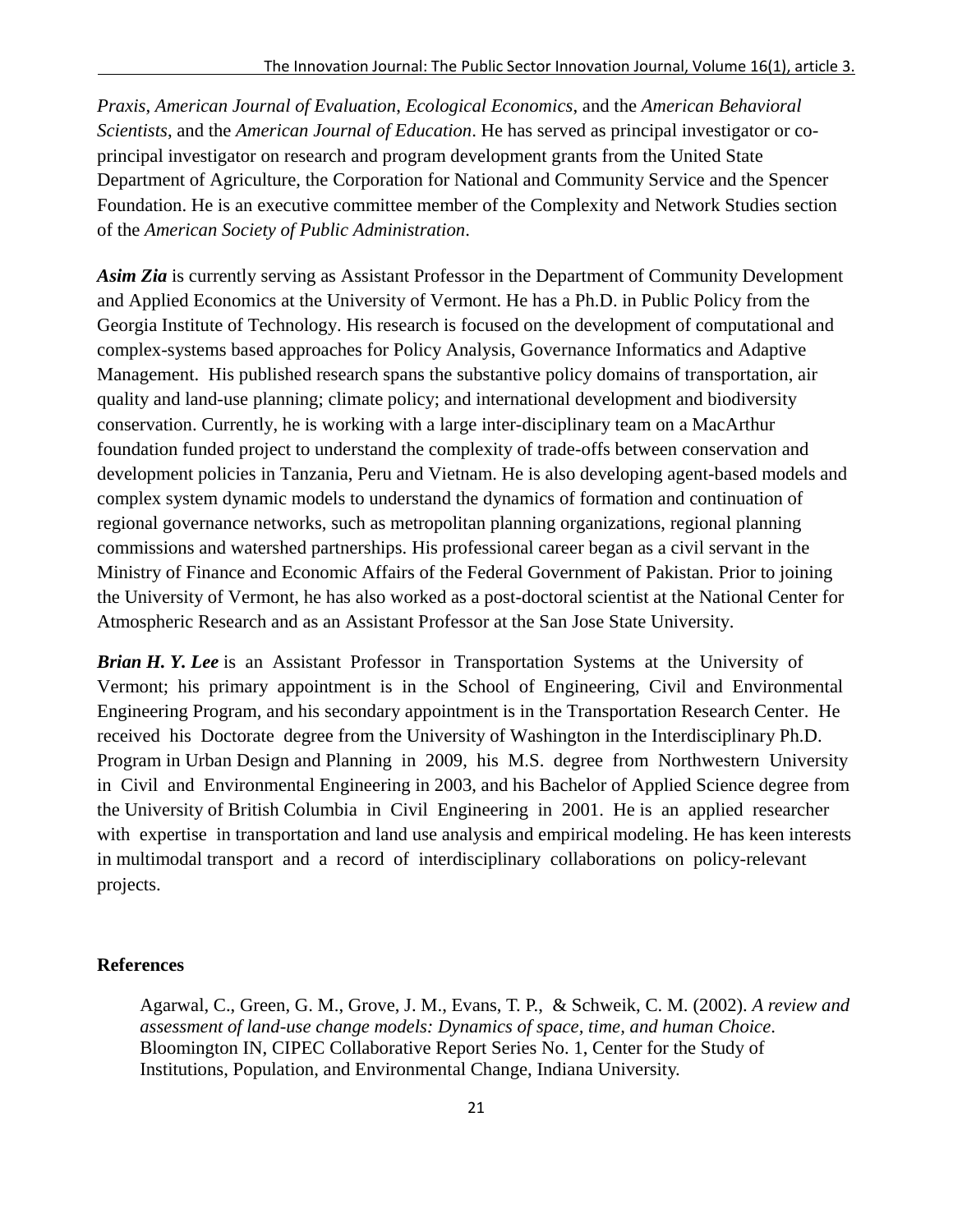Agranoff, R. (2007). *Managing within networks: Adding value to public organizations*. Washington, DC: Georgetown University Press.

Agranoff, R., & McGuire, M. (2003). *Collaborative public management: New strategies for local governments*. Washington, D.C.: Georgetown University Press.

Ansell, C., & Gash, A. (2007). Collaborative governance in theory and practice. *Journal of Public Administration Research and Theory*. 18(4): 543-571.

Bankes, S. (2002). Tools and techniques for developing policies for complex and uncertain systems. *PNAS*. 99(3): 7263-7266.

Baumgartner, F. R., & Jones, B. D. (1993). *Agendas and instability in American politics*. Chicago and London: The University of Chicago Press.

Cleveland, H. (1972). *The Future Executive*. New York: Harper & Row.

Comfort, L. (2007). Crisis management in hindsight: Cognition, communication, coordination, and control. *Public Administration Review, 67*(Supplement): 189-197.

DeVita, C. (1998). Nonprofits and devolutions: What do we know? In E.T. Borris & C.E. Steurle (Eds.), *Nonprofits and governments: Collaboration and conflict*. Washington, DC: The Urban Institute: 213-233.

Durant, R. F. (2001). A way out of no way? Strategy, structure, and the 'new governance'. In R. T. Golembiewski (Ed.), *Handbook of organizational behavior: Second edition*. New York: Marcel Dekker, Inc.: 689-723.

Frederickson, H. G. (1999). The repositioning of American public administration. *Political Science and Politics, 32*(4): 701.

Frederickson, D., & Frederickson, H. G. (2006). *Measuring the performance of the hollow state*. Washington, DC: Georgetown University Press.

Gammack, J., Hobbs, V. & Pigott, D. (2007). *The book of informatics*. South Melbourne, Australia: Thomson.

Government Accountability Office (GAO) (2009). *Metropolitan transportation planning organizations: Options exist to enhance transportation planning capacity and federal oversight*. GAO-09-868.

Goldsmith, S., & Eggers, W. (2004). *Governing by network*. Washington D.C: Brookings.

Goetz, A.R., Dempsey, P.S. & Larson, C. (2002). Metropolitan planning organizations: Findings and recommendations for improving transportation planning. Publius. 32(1): 87-105.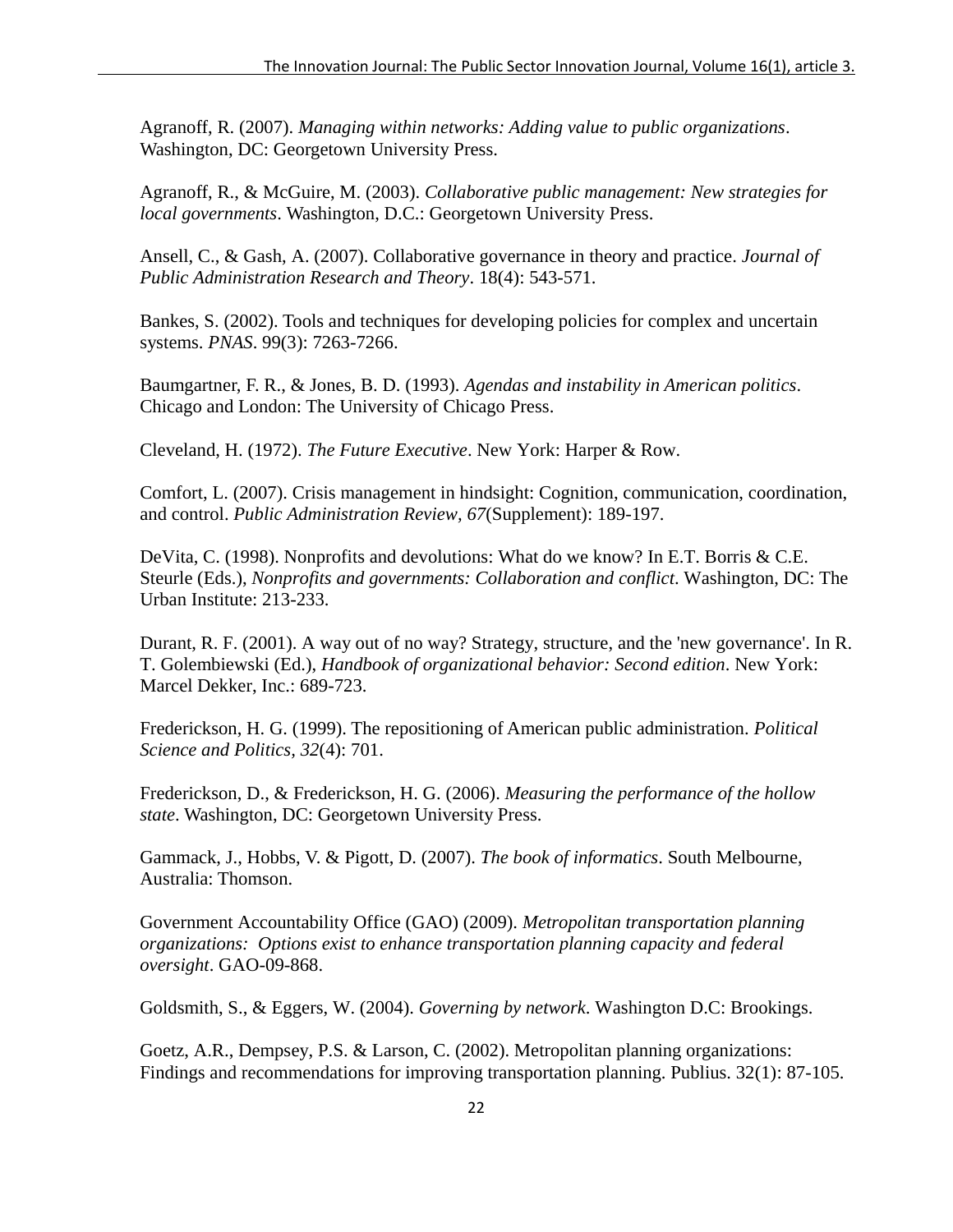Guney, S. & Cresswell, A. M. (2010). *IT governance as organizing: Playing the game.* Paper presented at the 43rd Annual Hawaii International Conference on System Sciences, Kona, HI.

Heclo, H. (1978). *Issue networks and the executive establishment*. Washington, DC: American Enterprise Institute.

Hirst, P. (1997). *From statism to pluralism*. London: UCL Press.

Imperial, M. T. (2005). Using collaboration as a governance strategy. *Administration & Society, 37*(3): 281-320.

Kettl, D. (2006). Managing boundaries in American administration: The collaborative imperative. *Public Administration Review, 66*(6): 10-19.

Kickert, W. J. M., Klijn, E.-H., & Koppenjan, J. F. M. (Eds.). (1997). *Managing complex networks: strategies for the public sector*. London: Sage Publications.

Kingdon, J. (1984). *Agendas, alternatives, and public policies*. New York: Harper Collins.

Koliba, C., Campbell, E. & Zia, A. (Accepted for publication) Performance measurement considerations in congestion management networks: Evidence from four cases. *Public Performance Management Review.*

Koliba, C., & Gajda, R. (2009). Communities of practice as an empirical construct: Implications for theory and practice. *International Journal of Public Administration*, 32: 97- 135.

Koliba, C. & Meek, J. (2009). 'Mixed-form' governance structures: An analytical turn. *Public*. Institute of Public Governance and Management. 47(19). <http://www.esade.edu/public/modules.php?name=news&idnew=521&idissue=47>

Koliba, C., Meek, J. & Zia, A. (2010). *Governance networks in public administration and public policy*. New York: CRC Press/Taylor & Francis.

Koliba, C., Mills, R. & Zia, A (In press). Accountability in governance networks: Implications drawn from studies of response and recovery efforts following Hurricane Katrina. *Public Administration Review.*

Koliba, C. & Zia, A. (2011). Theory testing using complex systems modeling in public administration and policy studies: Challenges and opportunities for a meta-theoretical research program. COMPACT Conference. Rotterdam, The Netherlands.

[Kolmogorov,](http://en.wikipedia.org/wiki/Andrey_Kolmogorov) A. (1968), Three approaches to the quantitative definition of information. *International Journal of Computer Mathematics*. 2(1-4): 157-168.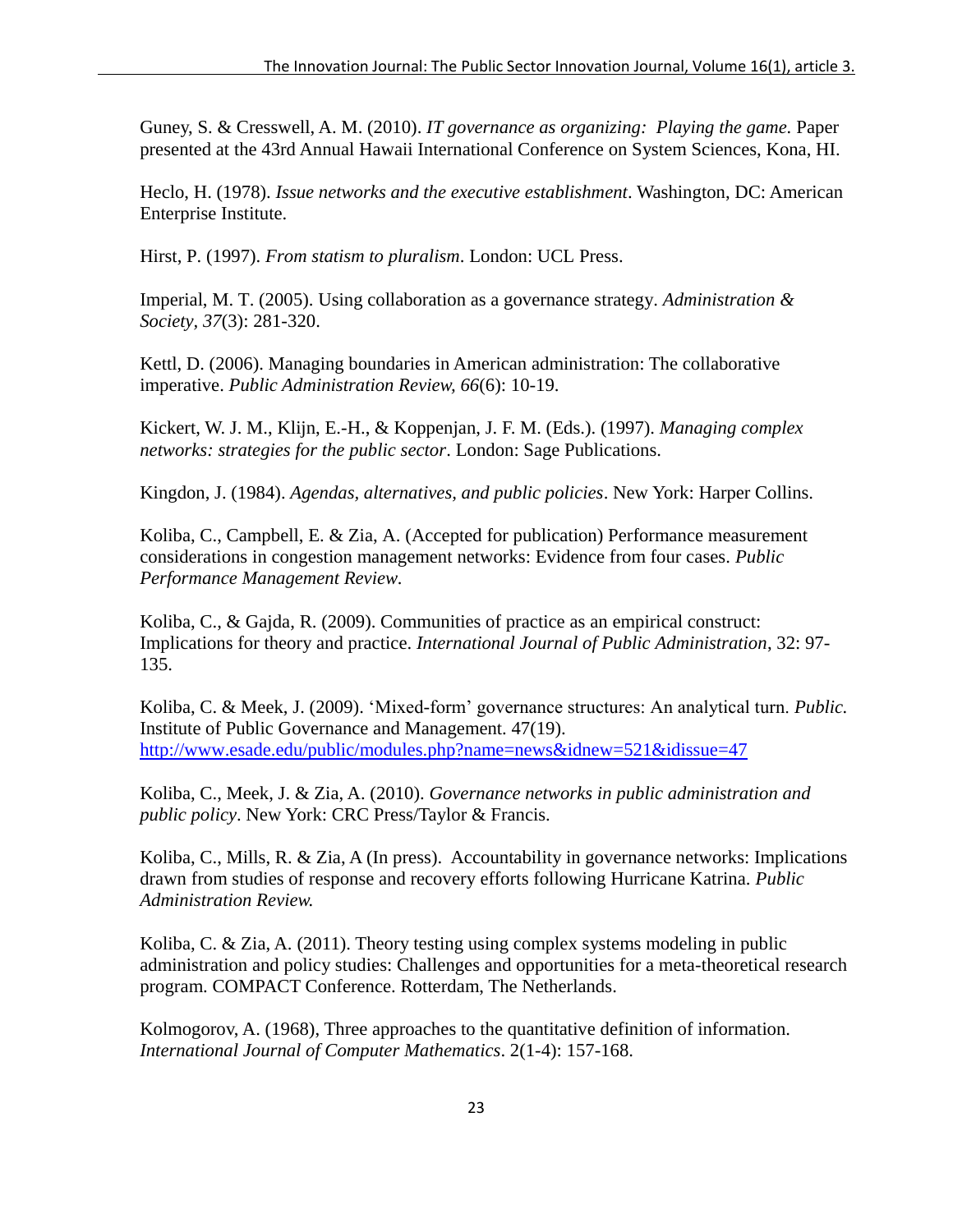Koontz, T., Steelman, T., Carmin, J., Korfmarcher, K., Moseley, C., & Thomas., C. (2004). *Collaborative environmental management: What roles for government?* . Washington, DC: Resources for the Future.

Koppell, J. G. S. (2003). *The politics of quasi-government*. Cambridge: Cambridge University Press.

Lasswell, H. & Lerner, D. (1951). The policy sciences: Recent developments in scope and method. Stanford, CA: Stanford University Press.

Lynn, L. E., Heinrich, Carolyn, J., & Hill, Carolyn, J. (2000). Studying governance and public management: Why? How? In C. Heinrich, J. and Lynn, Laurence, E. (Ed.), *Governance and performance: New perspectives*. Washington, D.C.: Georgetown University Press. 1-33.

Manson, S. & Evans, T. (2007). Agent-based modeling of deforestation in southern Yucatan, Mexico, and reforestation in the Midwest United States. *Proceedings of the National Academy of Sciences (PNAS),* 104(52): 20678-20683.

Mashaw, J. L. (2006). *Accountability and institutional design: Some thoughts on the grammar of governance*. Cambridge: Cambridge University Press.

McNabb, D. E. (Ed.). (2007). *Knowledge management in the public sector: A blueprint for innovation in government*. Armonk, NY: M.E. Sharpe.

Meadows, D. H. (2008). *Thinking in systems*. White River Junction, VT: Chelsea Green Publishing.

Meyer, M. (1999). Demand Management as an element of transportation policy: using Carrots and sticks to influence behavior. *Transportation Research Part A* 33: 575-599.

Milward, H., & Provan, K. (2006). *A manager's guide to choosing and using collaborative networks*. Washington, DC: IBM Center for the Business of Government.

Mitroff, I. I., Betz, F., Pondy, L. R., & Sagasti, F. (1974). On managing science in the systems age: Two schemes for the study of science as a whole systems phenomenon. *Interfaces, 4*(3): 46-58.

Moynihan, D. P. (2008). *The dynamics of performance management: Constructing information and reform*. Washington, D.C.: Georgetown University Press.

North, M. & Macal, C. (2007) *Managing business complexity: Discovering strategic solutions with agent-based modeling and simulation.* Oxford: Oxford University Press.

OECD. (2009).*Applications of complexity science for public policy: New tools for finding unanticipated consequences and unrealized opportunities.* Global Science Forum. Retrieved: *7/15/10: http://www.oecd.org/dataoecd/44/41/43891980.pdf*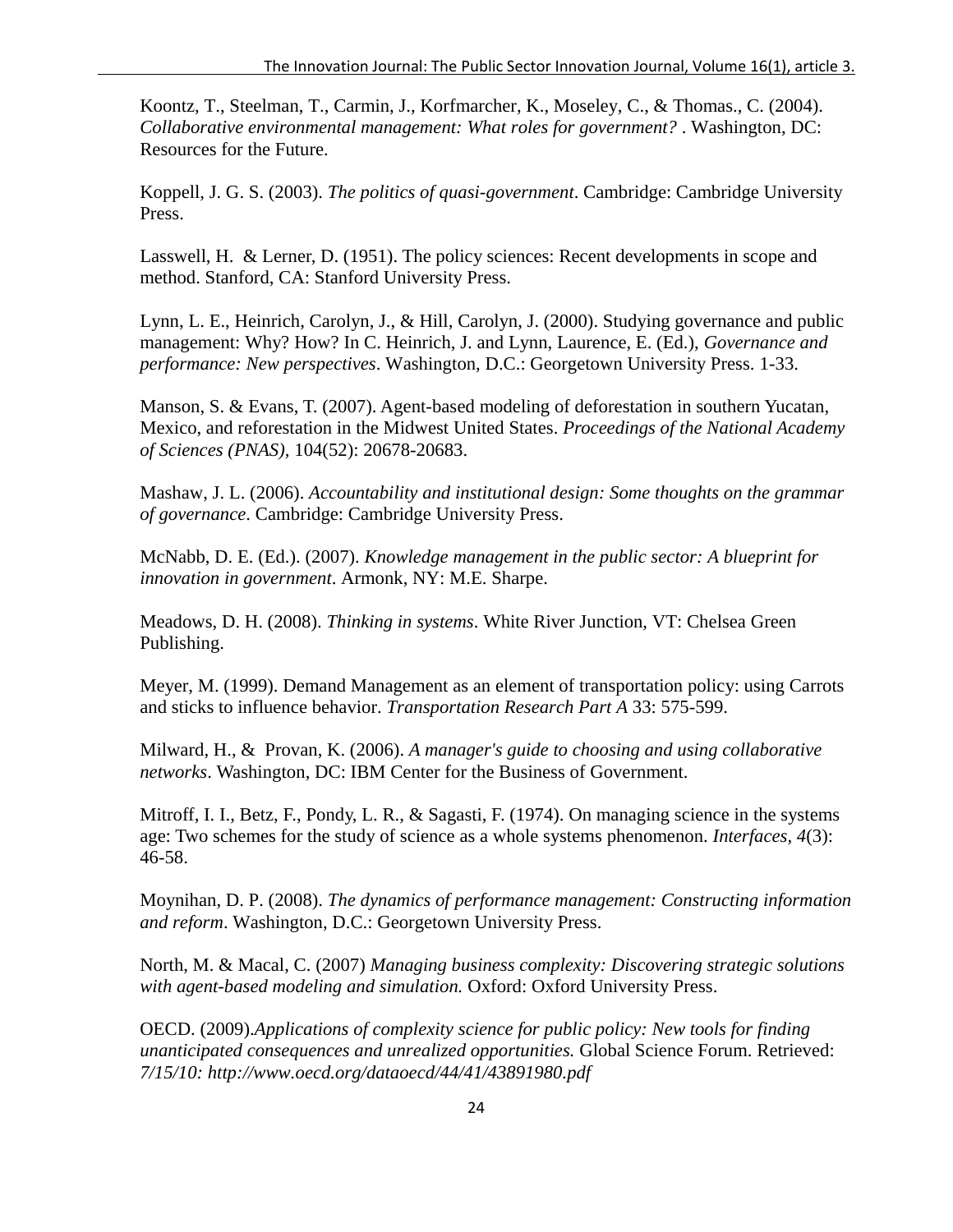Ostrom, E. (2005). *Understanding institutional diversity*. Princeton, NJ: Princeton University Press.

O'Toole, L. J. (1990). Multiorganizational implementation: Comparative analysis for wastewater treatment. In R. W. Gage & M. P. Mandell (Eds.), *Strategies for managing policies and networks*. New York: Praeger Publishers.

Page, S. (2004). Measuring accountability for results in interagency collaboratives. *Public Administration Review, 64*(5): 591-606.

Parker, D. C., & Manson, S. M. (2003). Multi-agent systems for the simulation of land-use and land cover change: A review. *Annals of the Association of American Geographers*, 93(2): 314- 337.

Parsons, W. (1999). Public policy: An introduction to the theory and practice of policy analysis. Cheltenham, UK: Edward Elgar.

Pierre, J. (Ed.). (2000). *Debating governance: Authority, steering, and democracy*. Oxford: Oxford University Press.

Pierre, J., & Peters, B. G. (2005). *Governing complex societies: Trajectories and scenarios*. New York: Palgrove Macmillan.

Poister, T.H. (2003). *Measuring performance in public and non-profit organizations*. San Francisco, CA: Jossey-Bass.

Provan, K. G., & Kenis, P. (2007). Modes of network governance: Structure, management and effective. *Journal of Public Administration Research and Theory, 18*: 229-252.

Rhodes, R. (1997). *Understanding governance: Policy networks, governance, reflexivity and accountability*. Buckingham: Open University Press.

Rittel, H. W. J., & Webber, M. M. (1973). Planning problems are wicked problems. In N. Cross (Ed.), *Developments in design methodology*. Chichester: John Wiley and Sons. 135- 144

Romzek, B., & Dubnick., M. (1987). *Accountability in the public sector: Lessons from the Challenger tragedy*. Boulder: Westview Press.

Sabatier, P. A. (Ed.). (2007). *Theories of the policy process* (Second ed.). Boulder: Westview Press.

Sabatier, P. A., & Jenkins-Smith, H.C. (1993). *The advocacy coalition framework: An assessment*. Boulder, CO: Westview Press.